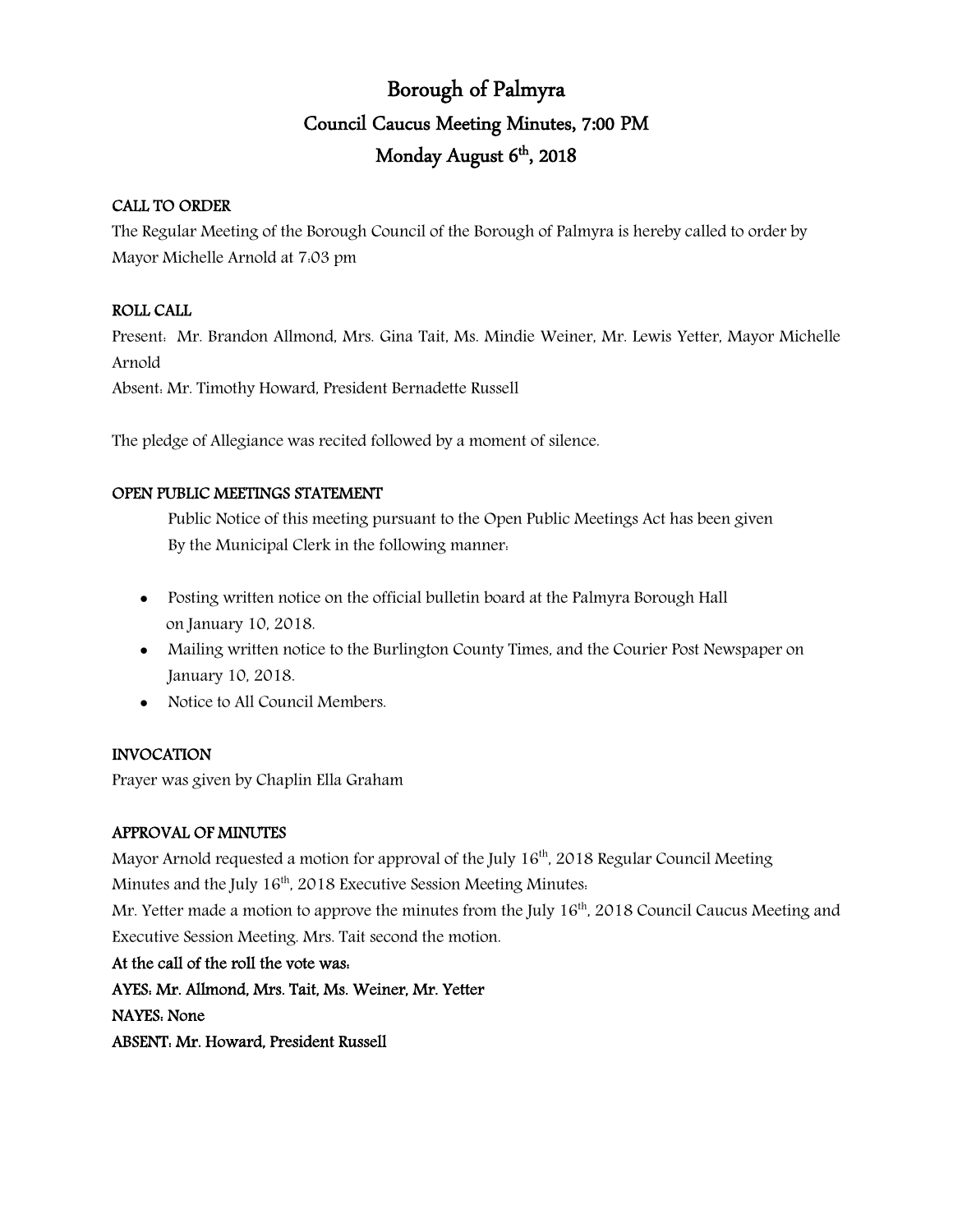#### CORRESPONDENCE

Mayor Arnold also acknowledged a letter received from David Austin indicating he would be retiring effective August 2nd, 2018.

Mr. Gural noted the passing of former Councilman and Solicitor Ken Smith. Mr. Gural stated he was recently recuperating in a nursing home when he passed suddenly. Mr. Gural noted "Smitty" was involved for decades with the Burlington County Council of Boy Scouts of America, and a member of the BAR for even longer. He enjoyed dual-citizenship, also being a citizen of the Republic of Ireland and was a real gentleman Mr. Gural noted additional information is on our website regarding Mr. Smith and his legacy.

#### PROFESSIONAL UPDATES

James Winckowski, CME – Mr. Winckowski gave the governing body an overview of the bid results of the Grove Park Improvement Project. He indicated the results came in much higher than anticipated and much higher than their engineer estimate. Mr. Winckowski noted Think Pavers was the lowest bidder in the amount of \$332,878.75, base bid plus addition A; the bid was responsive so if funding was in place it could be awarded however because it is over the original estimate CME projected all bids can be rejected. Mr. Winckowski indicated that if the governing body decided to reject to the bids they would rebid the project with a reduced scope of work. Mr. Gural stated the bids were significantly over what was anticipated however the question is; is the project what you hope for and what you want to see constructed in that area, is it what you want it to be. Mr. Gural noted if it is, then you have an opportunity to award, as we do have the additional funds necessary to award as indicated in an earlier email sent to the governing body today. If the project is not what you want it to be then you should reject it and the resolution to do so is on the agenda. Mr. Gural explained the pros and cons of moving forward and or rejecting the project. Mr. Rosenberg asked Mr. Winckowski if he had any idea why item #20 of the bid, earth work & subgrade preparation; the numbers were so drastically different as the apparent low bidder Think Pavers bid \$97,000.00, while the other bidder bid \$27,000.00 and the engineer's estimate was \$10,000.00. Mr. Winckowski stated the low bidder did what is called an unbalanced bid where they took monies from other improvements in the project and shifted it around so it wasn't in the line that was directly associated with that improvement, particularly they took a lot of their markup at costs associated with electrical improvements and PA improvements and moved it into that earth preparation item. The costs they got from their subcontractor was one lump sum for all those item including the LED signage. Mr. Rosenberg inquired if the project was rebid, do you think the Borough could enjoy a significant reduction in cost. Mr. Winckowski stated he could not really say, as at this time of year contractors are just very busy. Mr. Winckowski noted we only had two bidders and we would much rather have four or five. Mr. Winckowski stated other contractors picked up the bid package but did not return them and have not indicated why they were not returned. Mr. Winckowski stated he felt we were impacted by a ruff timing now and these are the prices that the current market would bear. Mr. Winckowski stated clearly some of the line items were undervalued in their proposal, which also attributed to the vast difference. Mayor Arnold inquired; overall what was the difference between your estimate and the bids. Mr. Winckowski indicated it was about one hundred thousand dollars. Mayor asked Mr. Winckowski to explain why. Mr. Winckowski stated, he did not feel as though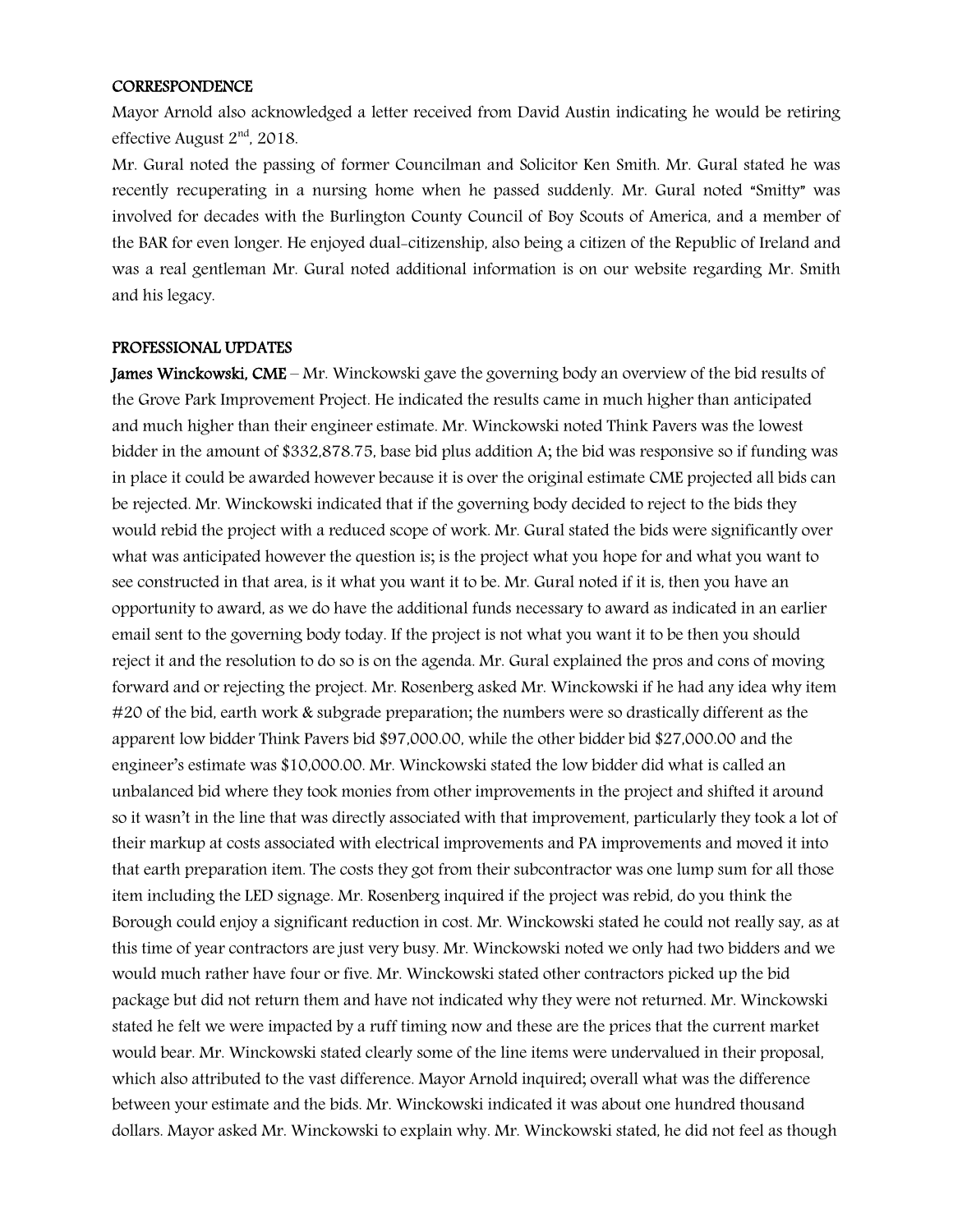they did not receive the competitive pricing they were anticipating, most of the lime item pricing was based on recent bids of other projects of the past six months and the PA system our estimate was definitely short on valuating the item. Mayor Arnold inquired if the PA system was in the original scope of work. Mr. Winckowski indicated it was added later. Mayor Arnold inquired if reject the bids and rebid the project what are the additional engineer's cost. Mr. Winckowski stated in his opinion that we gave a fee estimate to bid a design, if we are not changing the scope of what we bid, then it's on us to make sure we deliver the project as promised. Mayor Arnold asked if they was any jeopardy with the time line and the grant. Mr. Winckowski indicated no the Borough has two year to use the funds from the grant. Mrs. Tait asked if this were rejected, does the County have to approve it again. Mr. Winckowski indicted no. Ms. Weiner inquired if the bids are rejected is there any way to go back to the County and to have discussions about the project. Mr. Gural stated there is nothing the county can do at this point, the grant was awarded based on the preliminary design in the application in 2016 and as long as we construct a project substantially similar to the design we submitted and they approved they will give us the \$115,000.00. Ms. Weiner expressed concern about the cost over the amount of the grant. Additional discussion was had regarding financing and the scope of work. Mr. Gural indicated you do have sixty days to either accept or reject the bids.

William Kirchner, ERI – Mr. Kirchner indicted the bids we opened for the 2018 Road Improvement Program, which had four bids submitted with the lowest bidder being Charles Maradino, LLC., with a total bid of \$733,098.00 which includes the base bid of \$689,635.00 and the three alternates, #1 \$9,121.00 #2 \$12,314.50 and #3 \$22027.50, far under of engineer's total estimate of \$798,413.00. Mr. Kirchner indicated it includes a number of streets including Horace,  $2<sup>nd</sup>$ ,  $3<sup>rd</sup>$ ,  $4<sup>th</sup>$ , Maple, and potentially Orchard, Filmore. Mr. Kirchner indicated this project is in conjunction with NJAW and PSE&G to try to get as much road restoration as possible and includes curbs. Mayor Arnold asked if there was a start date. Mr. Kirchner indicated he believed by the time the contracts were signed and everything else complete we are probably looking at the end of August.

David Gerkens, CGP&H –Mr. Gerkens indicated he had no updates until later on the agenda.

#### PRESENTATIONS

Joe Henry – Hardenberg Insurance Agency -Mr. Henry from Hardenberg Insurance Agency gave a presentation called "Safety on the Agenda". The presentation centered on Distracted Driving. Mr. Henry noted our safety program is one of the best in the Burlington County Municipal JIF and indicated the great job both Mrs. Kilmer and Mr. Gural were doing. Mr. Henry also stated the Borough's Safety incentive award for 2018 was \$1,975.00 and our Wellness Incentive Allowance is \$750.00, additionally we received an optional safety budget of \$1,595.00 and a Cyber Liability Allowance of \$500.00. Overall the Borough's Safety and Wellness programs are doing a great job. Mr. Henry also noted as a member of Burlington County JIF, this safety presentation is required annually.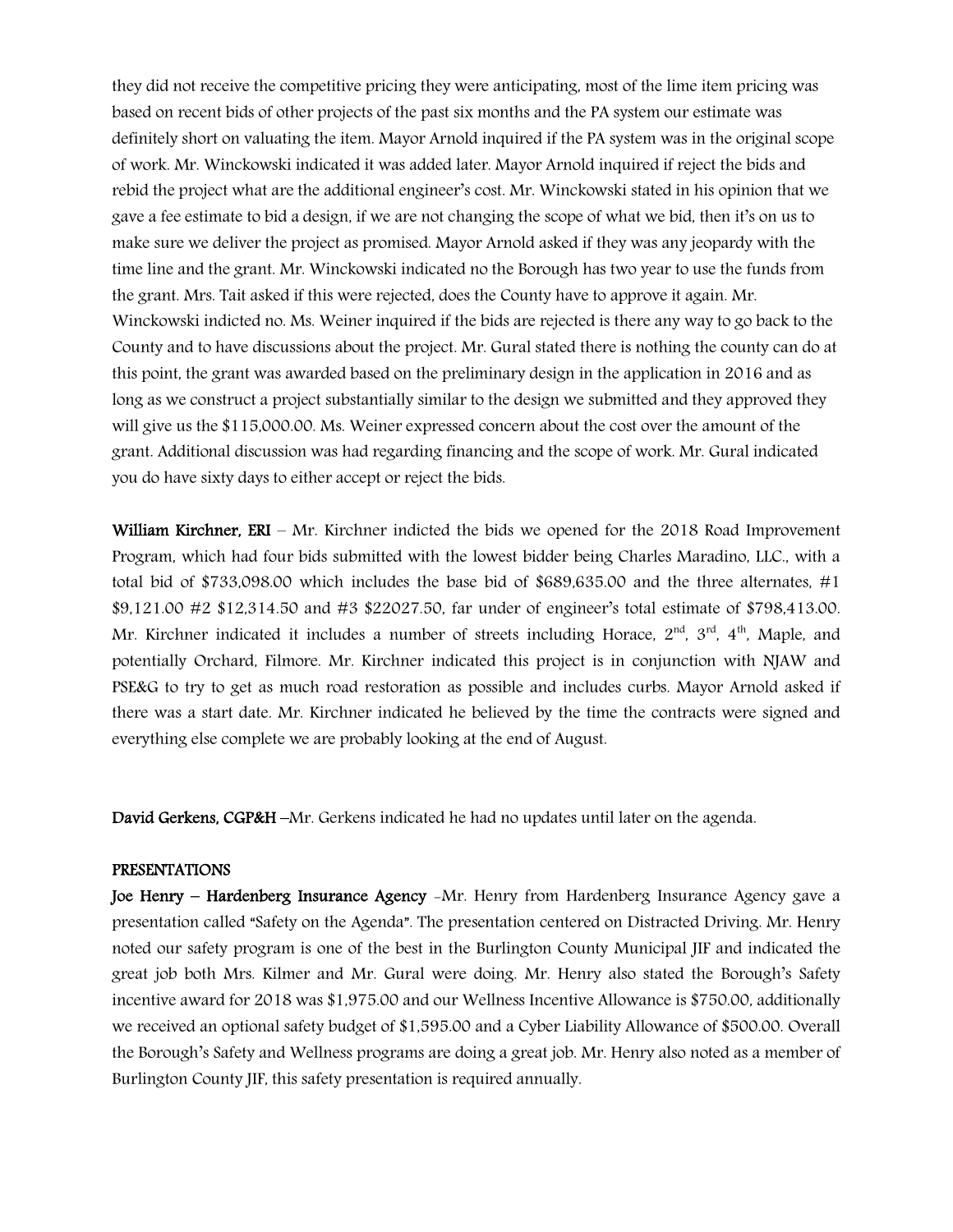#### COMMUNITY SPOTLIGHT

Chief Pearlman noted National Night Out is tomorrow beginning at 6:00 pm here at Boro Hall. Chief indicated many things to do, a car show, shredding event, games for the children and lots of food, so come out and have fun.

Ms. Weiner also indicated the PIA will be hosting the Porch Fest" which is a community music festival where musicians play on various resident porches in our town, on September 15<sup>th</sup>, 2018.

Ms. Weiner also noted the Community Center Program Board is finishing up their Summer Programs and recently held the Spotlights show which was very nice.

Mr. Kirchner- ERI, Mr. Benson- Borough Sewer Operator, Mr. Haines- Sewer Superintendent, Mr. Rollins-Consultant, NJ Labworks – Mr. Gural indicated this group was here to explain the various issues down a the sewer plant in regards to various complaints we have experienced lately. Mr. Gural introduced, and explained the various positions of the gentlemen working on the current complaints regarding the sewer plant. Kirchner explained that there have been some odor issues lately. Mr. Kirchner explained there are two tanks in public works, one is run while the other is maintenance. In April repairs were made to plant number two, it was preventative maintenance and made sure values were working properly. When the switch was made to shut down one and bring up the other, the maintenance tank was filled however when they went to operate the value it seized, so the switch had to be made back to thank number one which was previously in use. Mr. Kirchner indicated the way the sewer system works is, we are growing microorganism to eat waste. In switching from one tank to the other those microorganisms are diluted so they are not as robust and cannot do their job as well. Mr. Kirchner indicated in flipping over to tank two then switching back to tank one, fixing the valve on two and switching back to tank two those microorganism were very weak, additionally we had a lot of rain this year. Mr. Kirchner noted in his over 12 years of being the sewer engineer for the Borough of Palmyra, he has never seen the rain increase the flow at the sewer plant but it happen this time. Mr. Kirchner indicted the flow almost doubled in May and June which also caused a diluting of the microorganisms. Mr. Kirchner stated we were fixing the problem bring that count up when the most unfortunate event occurred on July 18<sup>th</sup>, 2018. Mr. Kirchner indicated there was an awful smell at the plant, so they took samples of the tank and under the microscope realized the microorganisms were not alive additionally they took samples of the inflow and it should signs of growth. Mr. Kirchner noted this was the result of someone discharging something into the sewer system which flowed into the tanks. Mr. Kirchner noted that there was a lot of rain and people were pumping out their basements, and to get a toxic concentration of some chemical which does not belong in the sewer it does not take a lot; if someone had a gallon of paint thinner, copper sulfate for root treatment or something which was washed in when there basement flooded and they pumped it into the sewer that would be enough to be toxic to the plant. Mr. Kirchner stated immediate action was taken to rectify the situation, by going to Riverton and request sludge from them, basically a fresh dose of microorganisms which we put into the plant. Mr. Kirchner indicated Riverton gave us as much as they had and Mr. Benson also reached out to Mt. Laurel for additional loads of sludge and Mr. Rollins got some from Evesham basically sludge was brought in from all over the county to get the system back on track. Mr. Kirchner indicated he has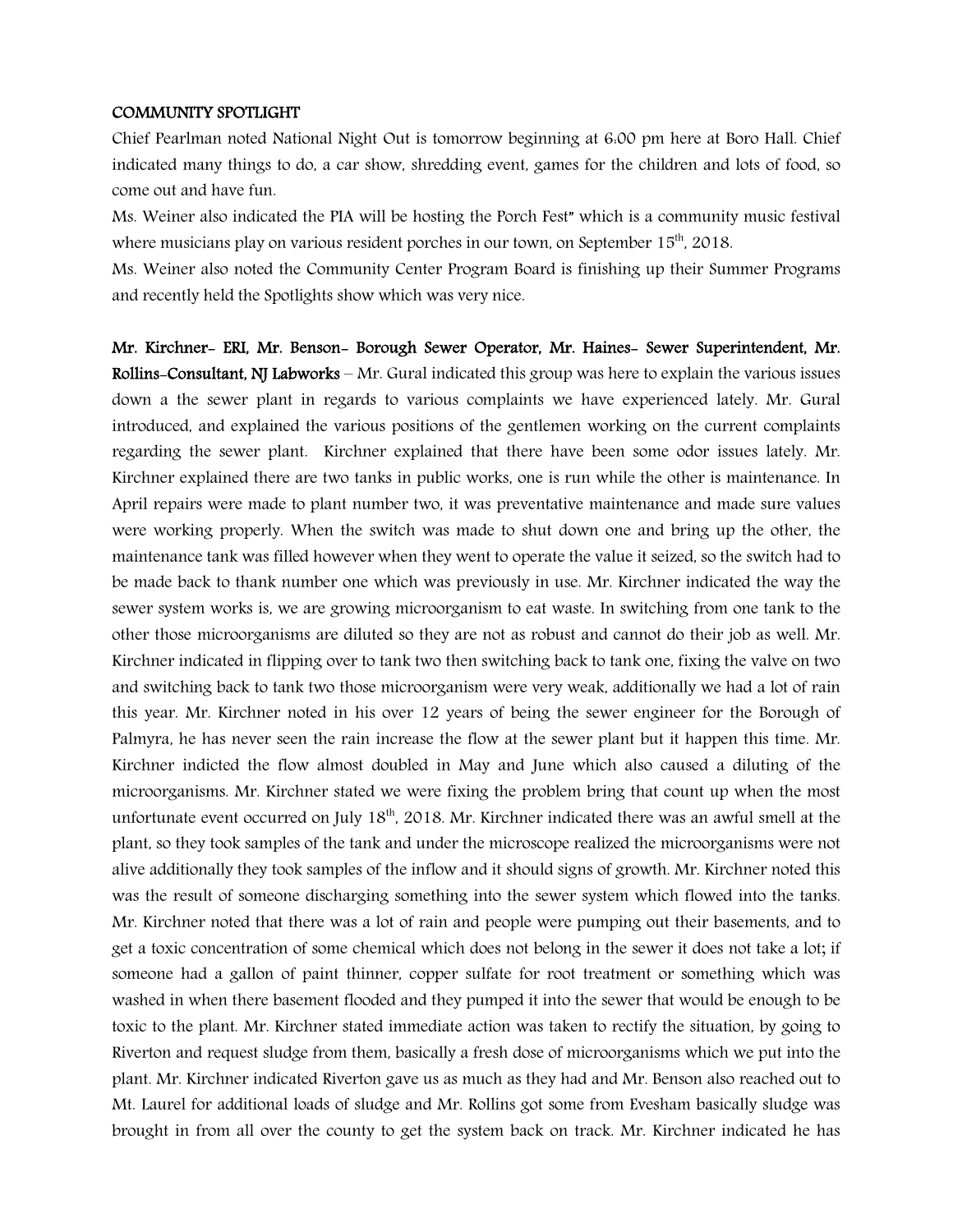noticed an improvement and hopes the residents do as well. Mr. Kirchner indicated he spoke with the Borough Administration who noted in our Ordinance is states you may not discharge Stormwater into the sanity sewer system and perhaps the Borough should look into inspecting sump pumps when properties change hands to make sure they are being properly discharged. Mr. Kirchner indicated when the budget is done next year we will be asking for monies to fix some of the leaky pipes so when we get this much water and the table rises we can keep the water on the outside of the pipes where it belong. Mr. Rollins has given us some ideas of how to improve and keep a good healthy plant. Mr. Benson indicated this has been a real learning experience and he has had a lot of help from the various gentlemen present. Mr. Rollins indicated everyone in the waste water industry susceptible to this kind of issue as we cannot control input. Mr. Kirchner again stated if basement need to be pumped out or pools drained it should go into the storm drain system not the sanity sewer system, however no hazardous chemicals should be put into either system, all hazardous chemicals should be taken to the county for disposal.

William Kirchner –  $ERI - Mr.$  Kirchner explained the desires for the Temple Blvd Improvements. Mr. Kirchner explained this is a proposal, a concept nothing is set in stone. Mr. Kirchner indicated there were many complaints regarding speeding, condition of the road and truck traffic which lead to this proposal. Mr. Kirchner then went thru the power point presentation explaining how this entire project came to be and what various things can be done to address the concerns of the residents on Temple Blvd and the surrounding streets regarding speeding, traffic control and the road condition. Mr. Gerkens explained the various mechanisms which would help with the financing of the project as it is very costly and could far exceed one million dollars. Mr. Gerkens explained the various organizations and how they could contribute and to which part of the project they would be focusing on. Mr. Gerkens explained the Burlington County Bridge Commission would be paying for the grant writing portions of the applications. Mr. Kirchner indicated the project limits are Temple Blvd from Cinnaminson Avenue thru Souder Street. Mr. Kirchner stated complaints regarding drainage and flooding issues are also addressed within this project by way of a "rain garden" to collect some of the rain water in the low lying areas to reduce the flooding at the Temple Blvd, Firth Lane, Leconey Circle, and Second Street intersection. Mr. Gural noted this project as presented will not cause loss of any current legal parking spaces and is designed to slow the traffic on Temple Blvd, reduce the noise and help with the flooding. Mr. Yetter asked if the retention basin is designed to drain automatically. Mr. Kirchner indicated yes. Mrs. Tait noted that the second house in on Firth already has a pipe underneath. Mr. Kirchner stated yes. Mrs. Tait asked how much destruction will there be to the home. Mr. Kirchner indicted the new pipe would be constructed on Temple and the old pipe would be filled so the home would not have to be disturbed. Ms. Weiner asked how much water can be held in that park. Mr. Kirchner indicated the rain garden and drain piping will store about 316,000 thousand gallons on rain water.

## 1st PUBLIC PORTION

Mayor Arnold then asked for a motion to open the Public Portion. Mr. Yetter made a motion to open the public portion for comments. Mrs. Tait second the motion

## All members present voted in favor of the motion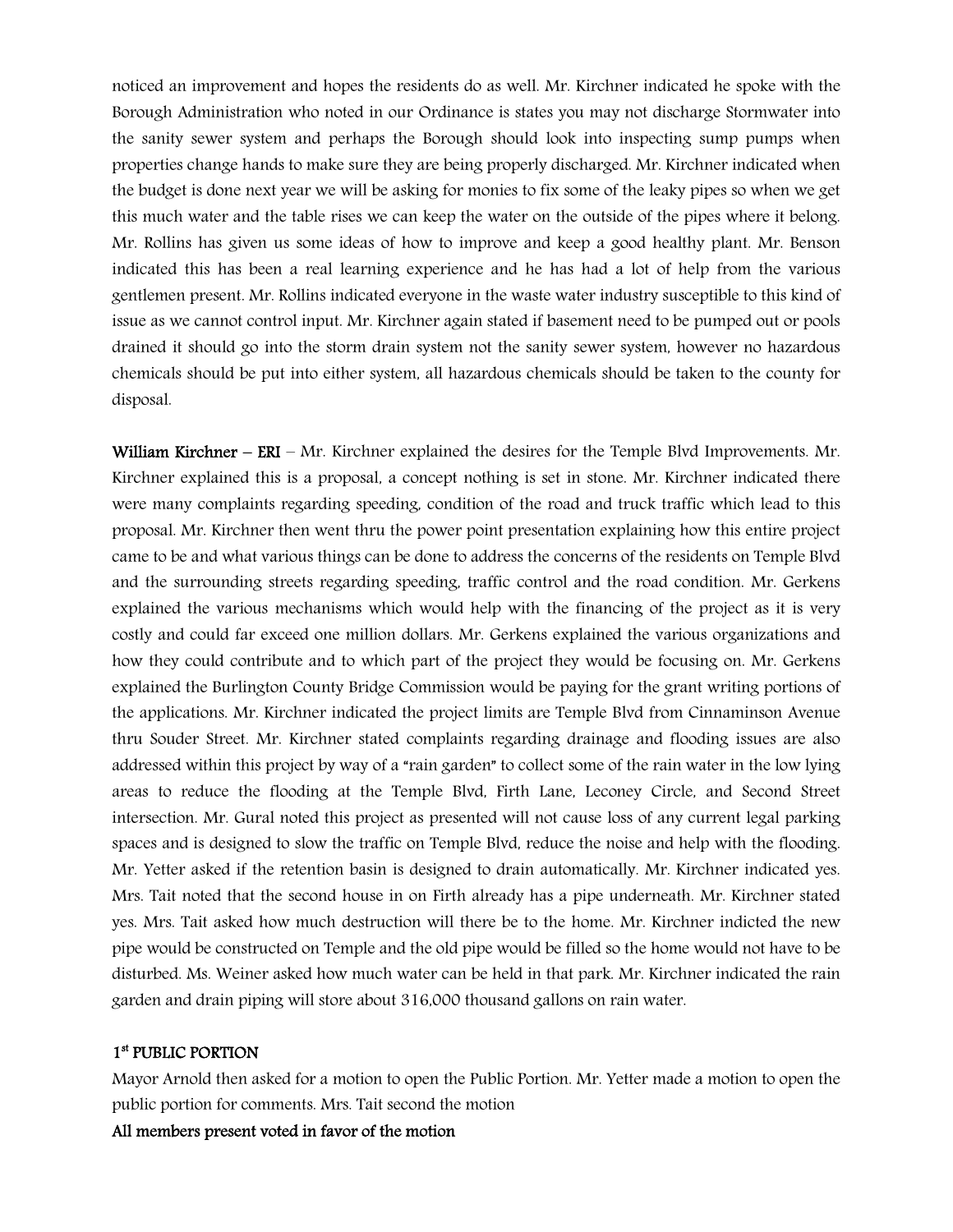Mr. Schmidt – Temple Blvd – Mr. Schmidt asked how would the traffic be controlled and bridge openings be handled during the period of construction. Chief Pearlman indicated we have no control over the bridge openings, and until plans are furnished and phases determined that question really can be answered. Mr. Schmidt asked if this is a plan specs project or a design and built. Mr. Gural indicates it will definitely be plan and specs. Mr. Schmidt if they would be grinding the asphalt up to recycle it or reuse it or are you bring in new material. Mr. Kirchner indicated the intension is to retain the existing concrete subbase. Mr. Gural noted there would not be any additional aggregate. Mr. Schmidt then asked where the contractor staging area would be located. Mr. Kirchner indicated we haven't gotten that far but more than likely it would be public works yard. Mr. Schmidt asked how long the project would take. Mr. Kirchner indicated between 90 and 120 days.

Ms. Cloud – Cinnaminson Avenue – Ms. Cloud stated she strongly encouraged council to reject the bids submitted for the Grove Park Improvement Project. Ms. Cloud state she lives at the very end of the Temple Blvd. Project and she supports the general safety improvements and the stormwater improvements and would encourage council the highlight the stormwater quality improvements during our grants writing. Ms. Cloud also stated she would like to better understand the safety bump outs in terms of whether they will be maintained as green space and the maintenance requirements of that space whether it will fall to the Borough or the residents.

Mrs. Furrer – Maryland Avenue – Mrs. Furrer stated she fully appreciated the work which has been done here and likes the "rain garden" idea, however who is going to maintain this piece of property. Where will the snow be placed that is usually plowed to that spot? The new park down at the river looks horrible no one is weeding it, it was not mulched and there are dead shrubs all over.

Mr. Reed – Temple Blyd – Mr. Reed stated you said the average speed is about 35 miles per hour and putting in the new road sometimes makes people go faster so after these bump outs are installed what average speed we will have. Mr. Kirchner stated the hope is that it would be 25 miles per hour. Mr. Gural noted the speed drastically reduced when the county reconstructed Broad Street and put in bump out at all the intersections. Mr. Reed stated just seems like many municipalities are just putting up stop signs and that slows down the traffic. Chief Pearlman noted stop signs cannot just be placed anywhere permission is required from the Dept of Transportation and you lose 50 ft. of parking at every intersection a stop sign is placed. Mr. Reed inquired where he would place his leaves if a bump out is placed out in front of his house. Mr. Reed also noted not many kids use that crosswalk currently, they just cross anywhere. Do we know how many kids actually use that crosswalk? Mr. Gural noted the numbers were given to us by the School District and although there may not be many children that use the crosswalk it is still a safety concern and a safety improvement to the neighborhood. Who is going to take care of the bump out, shoveling it out during the winter?

Mr. Schmidt – Temple Blvd. - Mr. Schmidt asked how much it would cost for the pocket park. Mr. Kirchner indicated about \$100,000.00. Mr. Schmidt noted so if the grant was obtained for \$344,000.00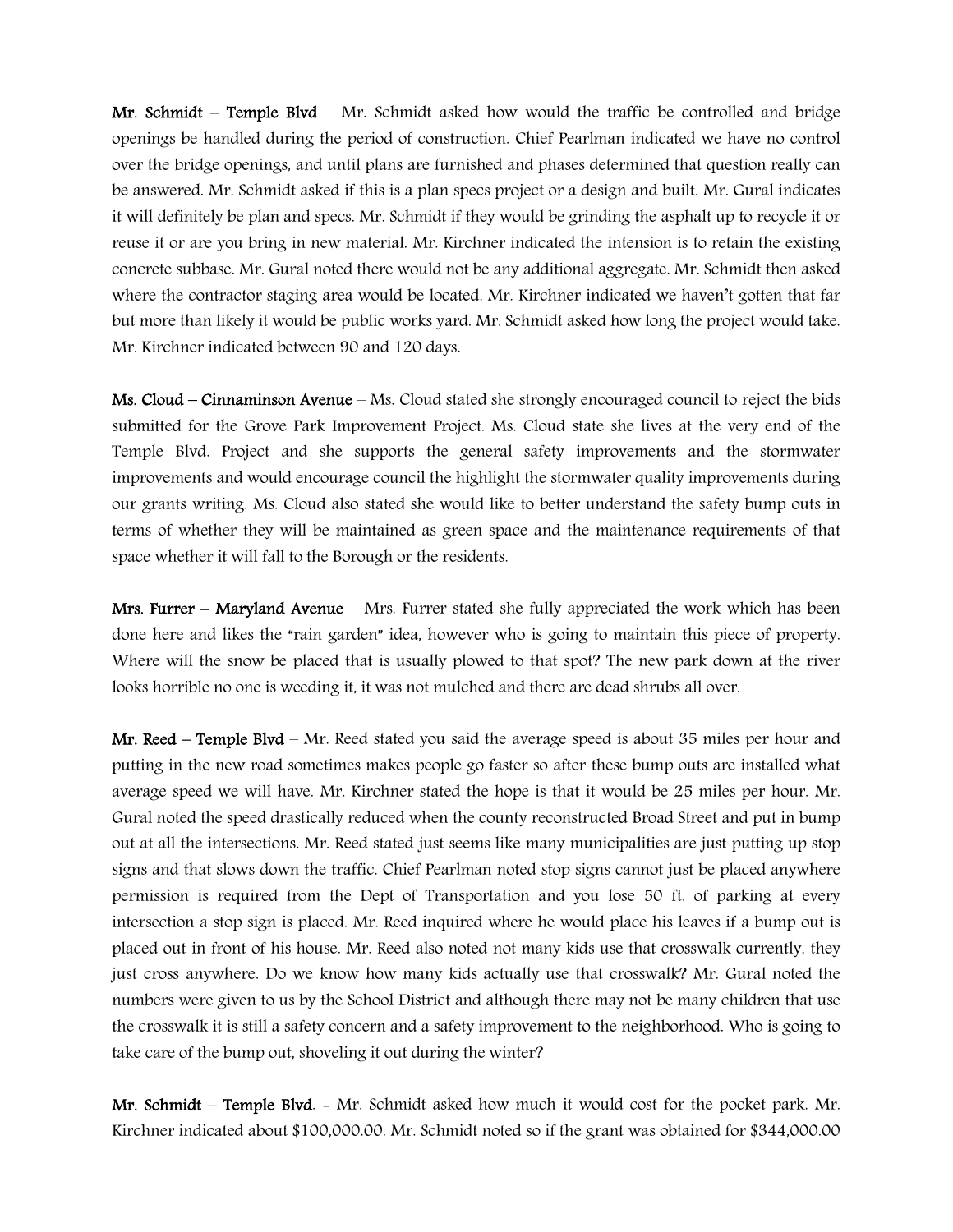then the actual yield is \$244,000.00, however if we do not get the grant we will spend \$100,000.00 for the park needlessly in his opinion. Mr. Schmidt stated the stormwater gathers at Firth and Temple Blvd. floods between houses 303 and 309 on Temple, will this alleviate that problem. Mr. Kirchner stated it will help and address the problem. Is it feasible to put a large pump down at the gate? Mr. Kirchner indicated no as the pipe does not extend to the Delaware River in exits into a ditch in the Riverfront so all that would do is flood out the Riverfront. Mr. Schmidt indicated the presentation was great. However he questioned how the streets would be plowed and if the bump outs would just get destroyed during the plowing process. Mr. Schmidt also noted he did not understand why we were spending all this money when the residents just wanted the speeding issues and tractor trailer issues taken care of. Mr. Schmidt indicated for a million dollars you could put an officer on the street handing out tickets and generate revenue not just spend it. Mr. Schmidt stated you should place a sign on Souder Street and direct the truck traffic up Market Street because most on Market Street is zoned commercial. Discussion was had regarding the zoning of Market Street.

Mr. Rader– Harbour Drive – Mr. Rader indicated Main Harbour Drive is going to be the main access to the bridge during the construction and there has been no upgrade in signage to Main Harbour Drive what can be done about upgrading that signage. Mayor Arnold indicated it is a private road and the Borough has no jurisdiction over that road. Mr. Rader stated during construction it would just be taking the problem off Temple Blvd and transferring it over to Harbour Drive. Mayor Arnold asked Chief Pearlman if traffic would be redirected thru Harbour Drive during construction. Chief Pearlman again stated until a construction plan is in place there is no way to indicate how traffic will or if it would be rerouted.

Mrs. Butler – Arch Street – Mrs. Butler thanked Mr. Kirchner for the explanation regarding the sewer odor it was very informative and explained the odor problems. Mrs. Butler asked why we are spending all that money on Grove Park. Mr. Gural indicated it is for improvements to the Band shell itself, sidewalk replacements, site lighting to illuminate the events which take place there, benches, tables, landscaping, walkways, an archway being paid for from the County, an electronic sign and a sound system. Mrs. Butler indicated it is only used during the summer and rarely during the winter and that seems to be a lot of money being spent for those improvements. Is there a more efficient less costly way to make the improvements to Grove Park? Mrs. Butler inquired about what is going to be done on Orchard Avenue. Mr. Gural indicated it is asphalt paving and drainage. Mr. Gural also noted Mr. Kerbeck has spent thousands of dollars already on curb improvements and sidewalks things we would normally include in our project scope. Mrs. Butler asked how much money Mr. Kerbeck has spent and did he paved Orchard Avenue all the way up to Broad Street. Mr. Gural indicted over one hundred thousand but did not go up to Broad Street he paved where his business is located. Mrs. Butler stated who benefits from that paving, Kerbeck. Mayor Arnold noted it does appear that Kerbeck will benefit directly from this and there are but there also are one of the largest tax payers in the Borough, and the road is in such deteriorated condition that it is affecting their business and damage is being done to the cars and people use the road to go to the church also. Mrs. Butler stated Kerbeck benefits and his cars are the ones that are going up and down Orchard Avenue, the residents don't go down to Kerbeck or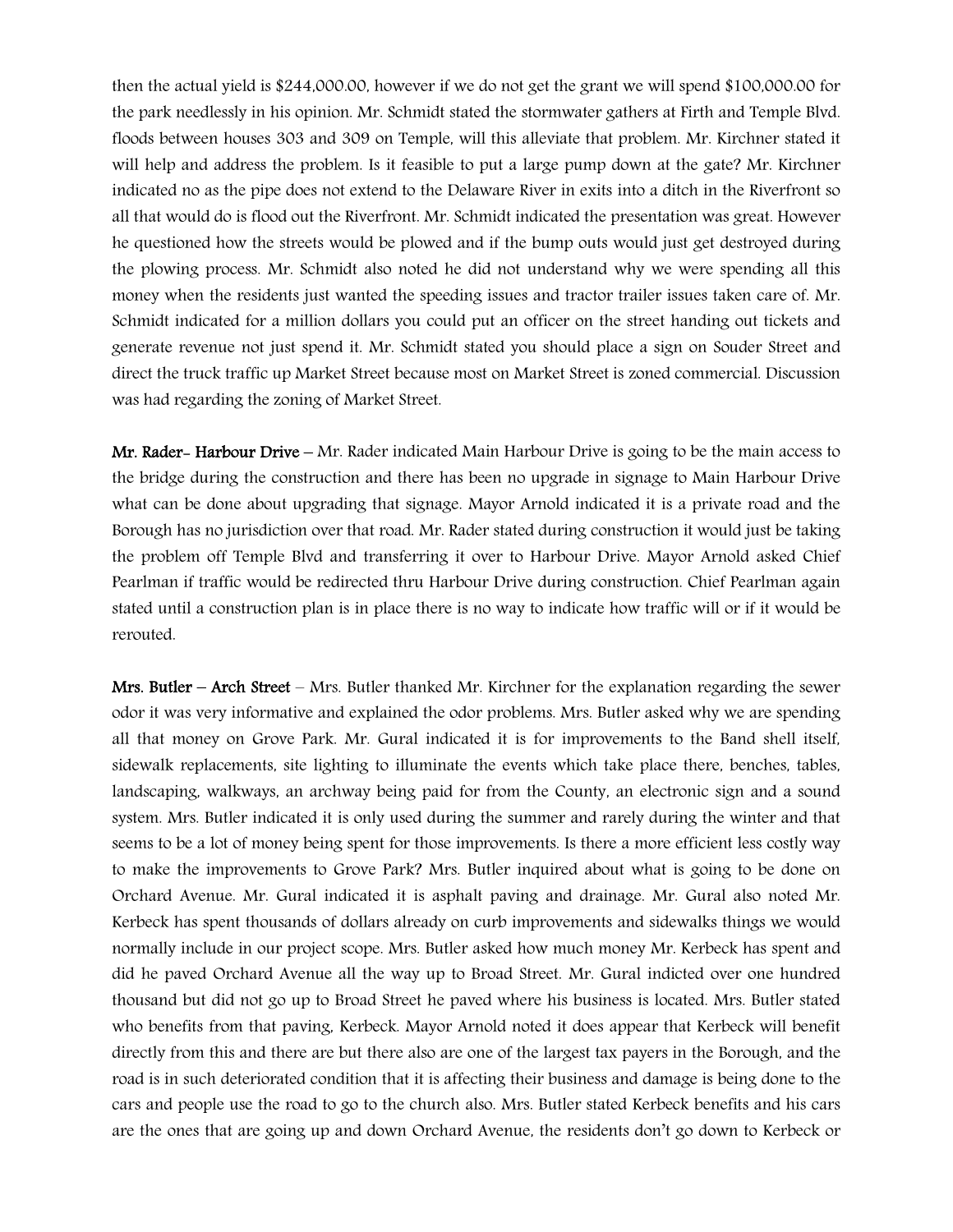Jefferson Street on a daily basis. Mrs. Butler stated the traffic on that street is coming from Kerbeck it's not coming from the residents, so we are paying to fix up a road that's getting messed up by his cars. Mrs. Butler noted that 90% of the traffic on that street comes from Kerbeck. Mrs. Butler indicated that Chief Pearlman stated something about there being a 50 foot range which you cannot park in where stop signs are. Mr. Gural noted the state law prohibits parking within 25 ft. of a crosswalk. Mrs. Butler stated what she is getting at is when you come out of Race Street, Arch Street or Vine Street people are parked on the corners and you cannot see the oncoming traffic without getting out into the traffic lanes, does that law apply to that. Mr. Gural indicated yes. Mrs. Butler stated she would like to see the law enforced on those streets right now, where it's needed.

Ms. Russell – Firth lane – Ms. Russell indicated she did not want a park in front of her house. Ms. Russell also stated the flooding at Firth Lane occurs during high tide not every time it rains but will happen with a high tide and moderate rainfall when nowhere else in town floods. When it floods all the trash from all over town winds up in our front yards or in the street in front of the house, public works comes out and cleans it up. Just a thought it's not just clean water that goes into our sewer system and whatever washes up may be all over that park you wish to build, who will clean it up. There must be a plan to plow around them as bump outs are still on Broad Street. Ms. Russell stated she agrees that the parking issue need to be enforced on Broad Street as so often you take your life into your hands when trying to get out on Broad Street because they are parked on the corners. Ms. Russell noted every child who lives on the other side of Temple Blvd has to cross Temple Blvd to get to school, to make a couple more crosswalks for them to safety cross the street is a beautiful thing. Mrs. Russell indicated we need the drainage issue solved, insurance does not cover back-up of the drainage water. Mrs. Russell indicated she did not want a park near to her home.

Mr. Plym – Temple Blvd. – Mr. Plym thank Mr. Gural with his assistant with an issue down on Temple Blvd. with some patching. Mr. Plym indicated the engineer stated the average speed is thirty-five miles per hour on Temple Blvd., however the speed limit is posted at twenty-five miles per hour, why is it not enforced. Mr. Plym also noted we have signs up which indicate no trucks over 8,000 lbs. on Temple Blvd, but that does not stop the trucks, why can we make Temple Blvd to Souder Street one-way so the trucks can't get to Temple Blvd. Why can we put a stop sign in at Delaware and Temple to make it safer for the kids to cross to get to school? Mr. Gural noted to put a stop sign in it requires an engineer's study, which then generates a report which tells us if it meets certain criteria and standards to have a stop sign placed, we do not have the authority to just place a stop sign, even if the street is in our jurisdiction. Mr. Gural stated one of the criteria is the proximity to a school, Charles Street and Park Avenue obviously met that criteria. Mr. Gural stated Delaware Avenue and Temple Blvd's crosswalk exceeds the maximum distance from the school which is allowed by the state statue to be able to place a stop sign. Mr. Kirchner also noted that if we could have placed a stop sign at that location we would be losing fifty feet, in both directions and on both sides of the street, of parking. Mr. Plym inquired if the sub-road had been looked at where the work is to be completed.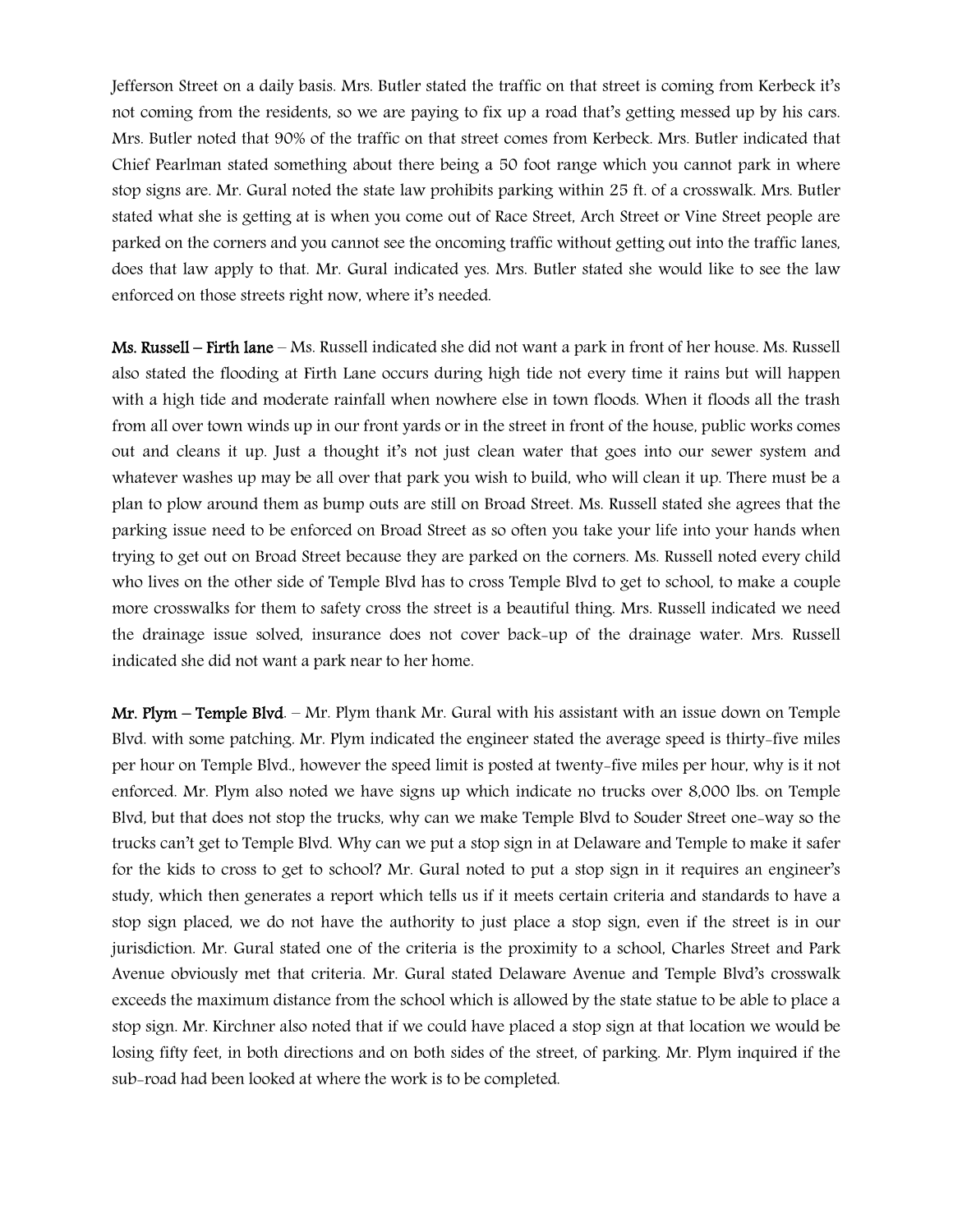Mr. Tursi – Leconey Circle – Mr. Tursi indicated he was in favor of the project and he liked the idea of having the "rain garden" however he didn't want it to be too nice or to have benches. Mr. Tursi noted he just doesn't want it to be an attractive nuisance and or become a hangout.

**Ms. McKnight – Firth Lane –** Ms. McKnight thanked the engineers for all the work they put into the presentation, it was very informative. What is going to happening on the corner of Firth Lane? Will there be parking? Mr. Gural noted that parking is not affected in the area as a results of the project as it is currently designed. Ms. McKnight inquired where the snow will be put when the park is in place as currently excess snow is plowed to that area. Mr. Kirchner indicated there would be less snow to shovel as the snow on the rain garden would stay where it is. Mr. Haines indicated public works will work it out, the snow will be removed from the street. Ms. McKnight indicated she did not understand why we would put a park in the attract people when there was very little foot traffic, and noted our money could be better spent elsewhere than in a park.

Mr. Nowicki – Temple Blvd – Mr. Nowicki asked Mr. Kirchner how far apart the double T intersection would be. Mr. Kirchner indicated about one hundred fifty to one hundred seventy five feet, center to center. Mr. Nowicki asked who would have the right of way at that intersection. Chief Pearlman indicated he would have to look at it, before he could answer that question. Mr. Nowicki asked if Mr. Kirchner could explain again the reasoning behind the islands on Souder Street. Mr. Kirchner explained. Additional discussion was had regarding the signage and trucks on Temple Blvd and the direction in which those trucks should be sent.

**Mrs. Carmody - 119 Temple Blvd.**  $-$  Mrs. Carmody inquired if a sign could be placed indicating left lane ends as you make the left turn onto Souder Street as some people coming around that turn, think it's one way to/two lanes to Temple Blvd. Mrs. Carmody inquired if council would consider, at budget time, having the rain garden/ Park mosquito control as her and several residents in that area do. Mrs. Carmody also asked if the T intersections would be controlled by stop signs. Mr. Kirchner indicated yes, and the people driving on Temple will have the right of way. Mrs. Carmody also noted the presentation was wonderful and very informative.

Mrs. Rex –Leconey Circle – Mrs. Rex inquired about the staging area for various projects when the park is complete, where that will be. Mrs. Rex asked what the square footage of the park was. Mr. Gerkens indicated about 2200 square ft. Mr. Rex asked if the plans are available to the public and are they online. Mr. Gural indicate there are not all online however he could get the presentation from Mr. Kirchner with the cost estimates and get it posted on our website.

Mr. Reed – Temple Blvd – Mr. Reed asked how all the bump outs would affect people riding bicycles down on Temple Blvd, would that send them into the traffic on the street. Mr. Yetter indicated they need to be careful and attentive when out riding their bikes.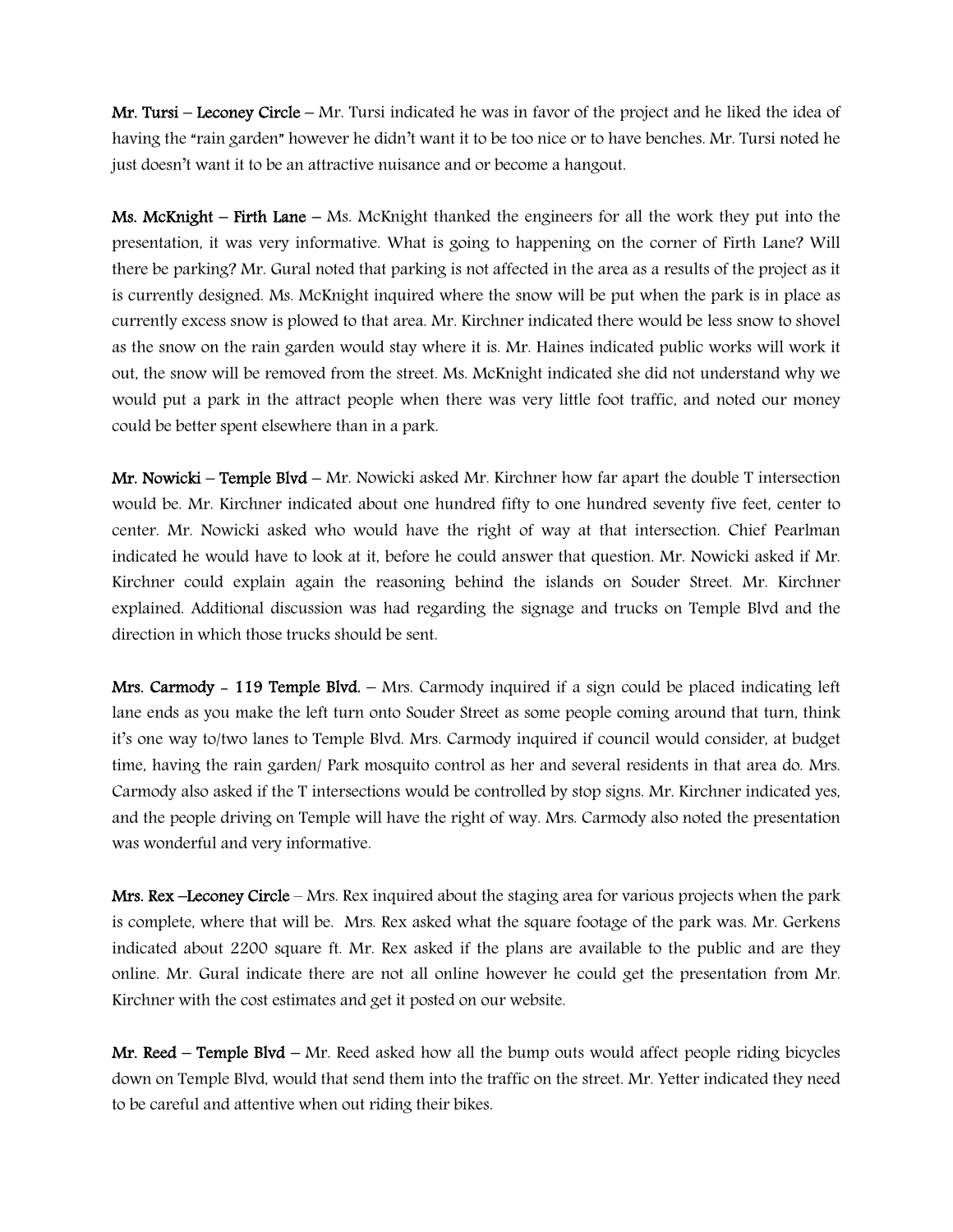No one from the public wishing to be heard, Mr. Yetter made a motion to close the public portion, Mrs. Tait second the motion.

## All members present voted in favor of the motion.

## ORDINANCES ON SECOND READING (Public Hearing)

Ordinance 2018-09, An Ordinance of the Borough of Palmyra, County of Burlington, State of New Jersey Providing for Various Capital Improvements and Related Expenses in and For the Borough Appropriating \$755,000.00 Therefore, Authorizing the Issuance of \$717,250.00 in General Improvement Bonds or Notes of the Borough to Finance the Same.

Mr. Gural stated should you choose to fund Grove Park, one of the options discussed tonight was to amend this Ordinance, which would be the least attractive thing to do, because it would require pulling from the agenda and reintroducing the Ordinance, essentially starting over. Mr. Gural noted there is \$155,000.00 in this Ordinance for Grove Park. Mr. Gural noted eventually improvements will be made to the park which would require at least \$155,000.00, therefore he recommended council move forward.

Mr. Yetter made a motion to open the public portion. Mr. Allmond second the motion.

## At the call of the roll:

## All voted in favor of the motion

No one from the public wishing to be heard, Mrs. Tait made a motion to close the public portion. Mr. Yetter second the motion.

## At the call of the roll: All voted in favor of the motion

Mayor Arnold asked for a motion to approve ordinance 2018-09. Mr. Yetter made a motion to approve Ordinance 2018-09. Mrs. Tait second the motion.

At the call of the roll, the vote was: AYES: Mr. Allmond, Mrs. Tait, Ms. Weiner, Mr. Yetter NAYES: None Ordinance 2018-09 passed

Ordinance 2018-10, An Ordinance of the Borough of Palmyra, County Of Burlington, State Of New Jersey Providing for Various Capital Improvements for the Borough's Sewer Utility Appropriating \$374,000.00 Therefor, Authorizing the Issuance of \$355,250.00 in Sewer Utility Bonds or Notes of the Borough to Finance the Same.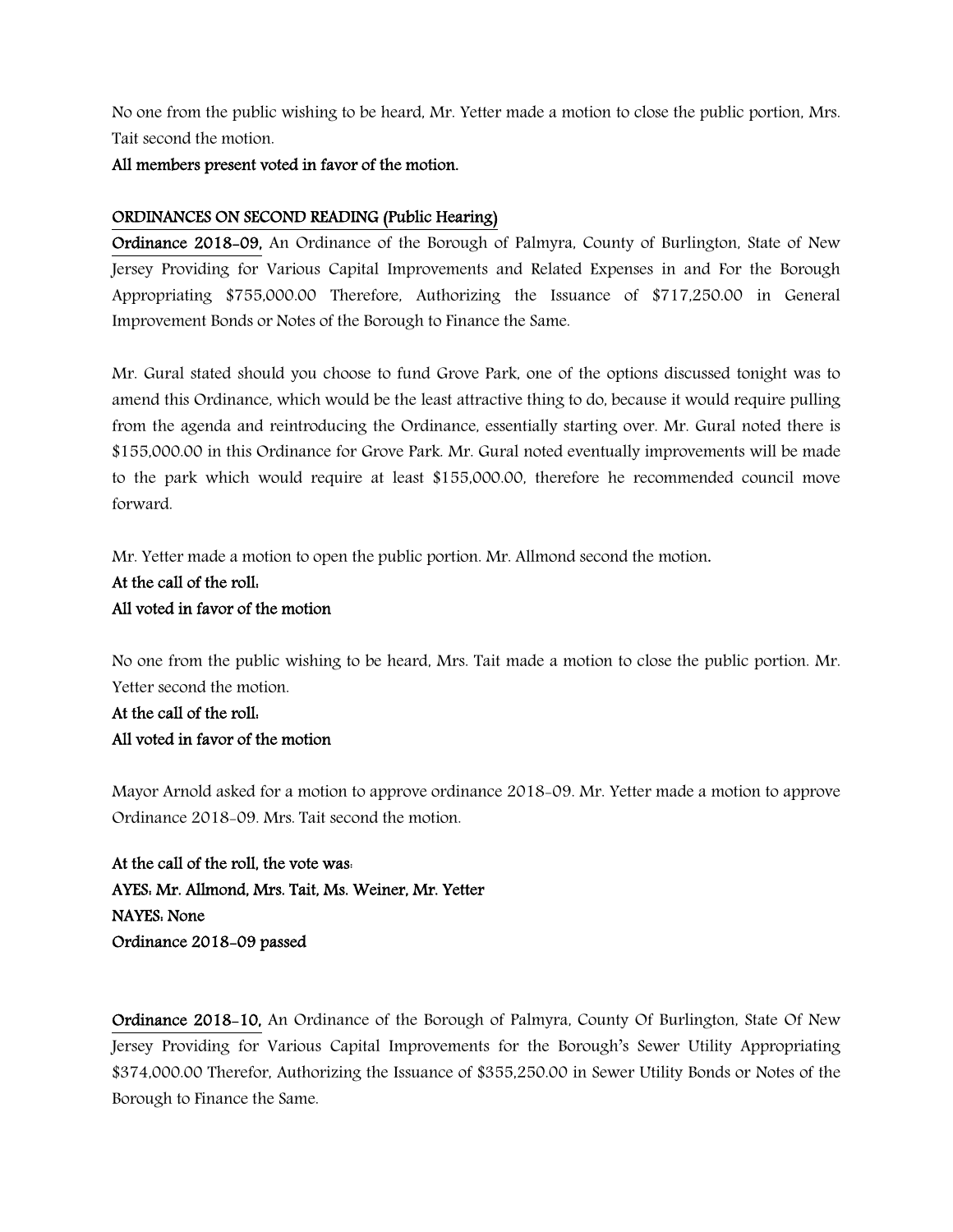Mrs. Tait made a motion to open the public portion. Mr. Yetter second the motion.

## At the call of the roll:

## All voted in favor of the motion

No one from the public wishing to be heard, Mr. Yetter made a motion to close the public portion. Mrs. Tait second the motion.

## At the call of the roll: All voted in favor of the motion

Mayor Arnold asked for a motion to approve ordinance 2018-10. Mr. Allmond made a motion to approve Ordinance 2018-10. Mr. Yetter second the motion.

At the call of the roll, the vote was: AYES: Mr. Allmond, Mrs. Tait, Ms. Weiner, Mr. Yetter NAYES: None Ordinance 2018-10 passed

Ordinance 2018-11, An Ordinance of the Borough of Palmyra, County of Burlington, State of New Jersey Adopting the Redevelopment Plan relating to Block 24, Lots 1 and 2 in the Borough of Palmyra, County of Burlington, State of New Jersey

Ms. Weiner made a motion to open the public portion. Mr. Allmond second the motion.

## At the call of the roll: All voted in favor of the motion

Mrs. Butler – Arch Street – Mrs. Butler inquired where Block 24 Lots 1 and 2 were located. Mayor Arnold indicated it was the old PNC Bank building.

No one from the public wishing to be heard, Mrs. Tait made a motion to close the public portion. Ms. Weiner second the motion.

## At the call of the roll: All voted in favor of the motion

Mayor Arnold asked for a motion to approve ordinance 2018-11. Mr. Yetter made a motion to approve Ordinance 2018-11. Mrs. Tait second the motion.

At the call of the roll, the vote was: AYES: Mr. Allmond, Mrs. Tait, Ms. Weiner, Mr. Yetter NAYES: None

## RESOLUTIONS Consent Agenda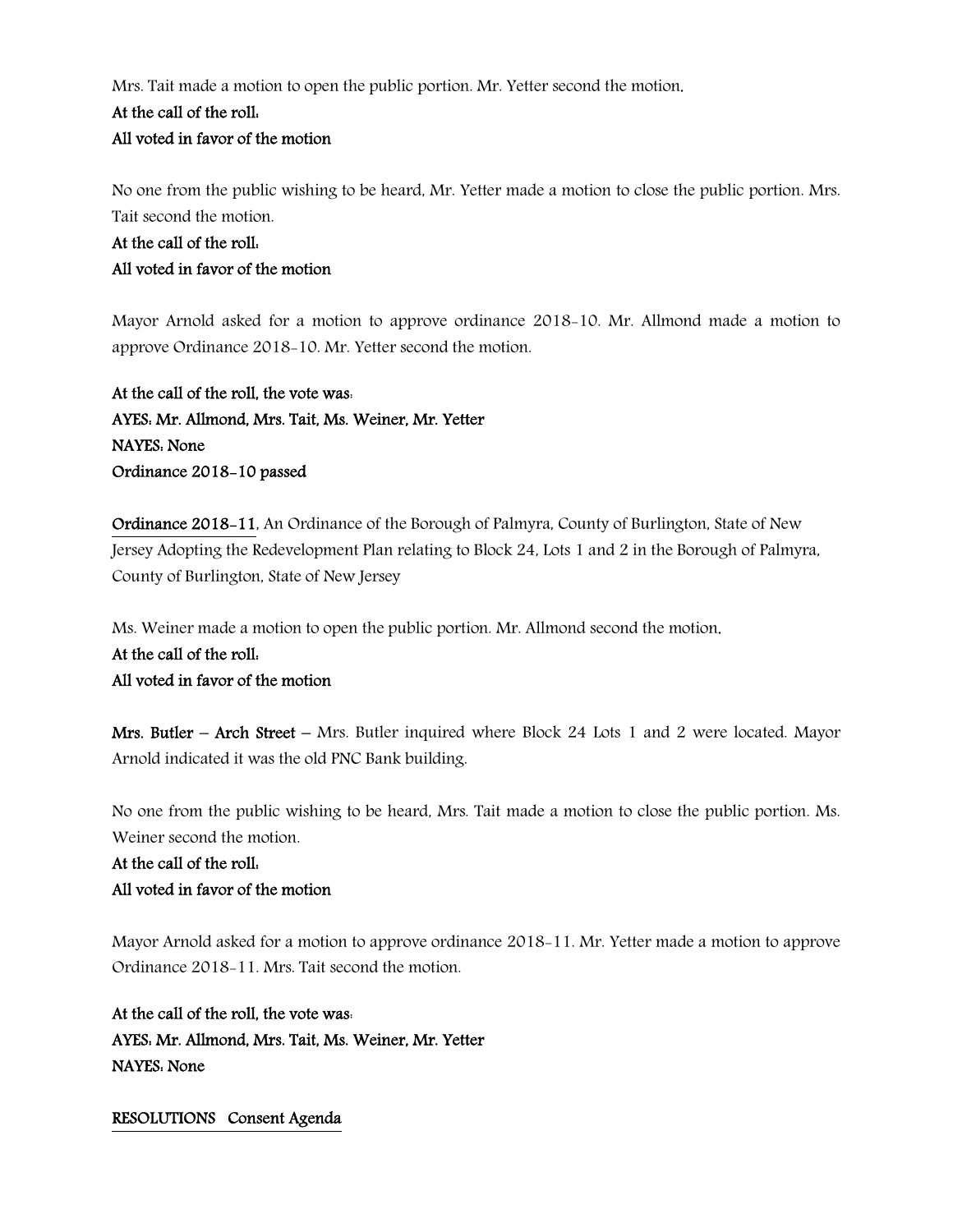Mayor Arnold indicated Resolution 2018-196 to Resolution 2018-204 will be enacted as a single motion, if any resolution needs additional discussion it will be removed from the consent agenda and voted on separately. Mayor Arnold then pulled Resolution 2018-197 from the consent agenda and asked if anything additional needed to be pulled. Ms. Weiner requested that resolution 2018-198 and Resolution 2018-199 be pulled.

Resolution 2018-196 and Resolutions 2018-200 to Resolution 2018-204 will be enacted as a single motion.

Resolution 2018-196, Resolution Adopting the Form of the NJ Tort Claims Act Questionnaire Required to be Utilized by Claimants for Filing of Notices of Tort Claim Against the Borough of Palmyra in Accordance with the Provisions of the NJ Tort Claims Act, NJSA 59: 8-6 and Designating Qual-lynx as the Agent for Borough of Palmyra and to Provide the Questionnaire to all of the Claimants and to Receive the Completed Questionnaire from the Claimants

Resolution 2018-197, Resolution Rejecting Bids Received July 19th, 2018 for the Grove Park Improvement Project as all Bids Exceed the Engineer's Estimate, Pursuant to CME's Letter Dated July 23rd, 2018

Resolution 2018-198, Resolution Supporting the Application for New Jersey Department of Transportation Safe Routes to School Program

Resolution 2018-199, Resolution Endorsing Submittal and Certifying Maintenance Commitment for the Borough of Palmyra's 2018 Transportation Alternatives Set-Aside Program (TAP) Application Resolution 2018-200, Resolution Extending the Grace Period for 2018 Third Quarter Property Taxes Resolution 2018-201, Resolution Authorizing the Award of a Non-Fair and Open Contract for a Falcon Asphalt Patcher Dump Trailer (Hot Box) to McGrath Municipal Equipment in the Amount of \$37,151.00

Resolution 2018-202, Resolution of the Borough of Palmyra authorizing the Mayor to execute an Agreement with the Palmyra Ambulance Association, aka Palmyra-Cinnaminson-Riverton Emergency Medical Services, for a five-year term effective January 1, 2019.

Resolution 2018-203, A Resolution of the Borough of Palmyra awarding a contract to Charles Marandino LLC for the 2018 Road Improvement Program project per ERI's Recommendation of Award letter dated August 1, 2018 in the amount of \$733,098.00 inclusive of Alternate Bids #1, #2 and #3, subject to the Lapse of 20 days Following Publication of Final Passage of Ordinance 2018-09 as provided by Local Bond Law.

Resolution 2018-204, Resolution Authorizing the Tax collector to Transfer the \$11,100.00 Premium Due to the Borough of Palmyra Current Fund Account for Certificate No.15-00051

Mayor Arnold asked for a motion to approve the consent agenda Resolutions 2018-196 and Resolutions 2018-200 thru 2018-204. Mr. Yetter made a motion to approve Resolutions 2018-196 and Resolution 2018-200 thru 2018-204. Mrs. Tait seconded the motion.

## At the call of the roll, the vote was: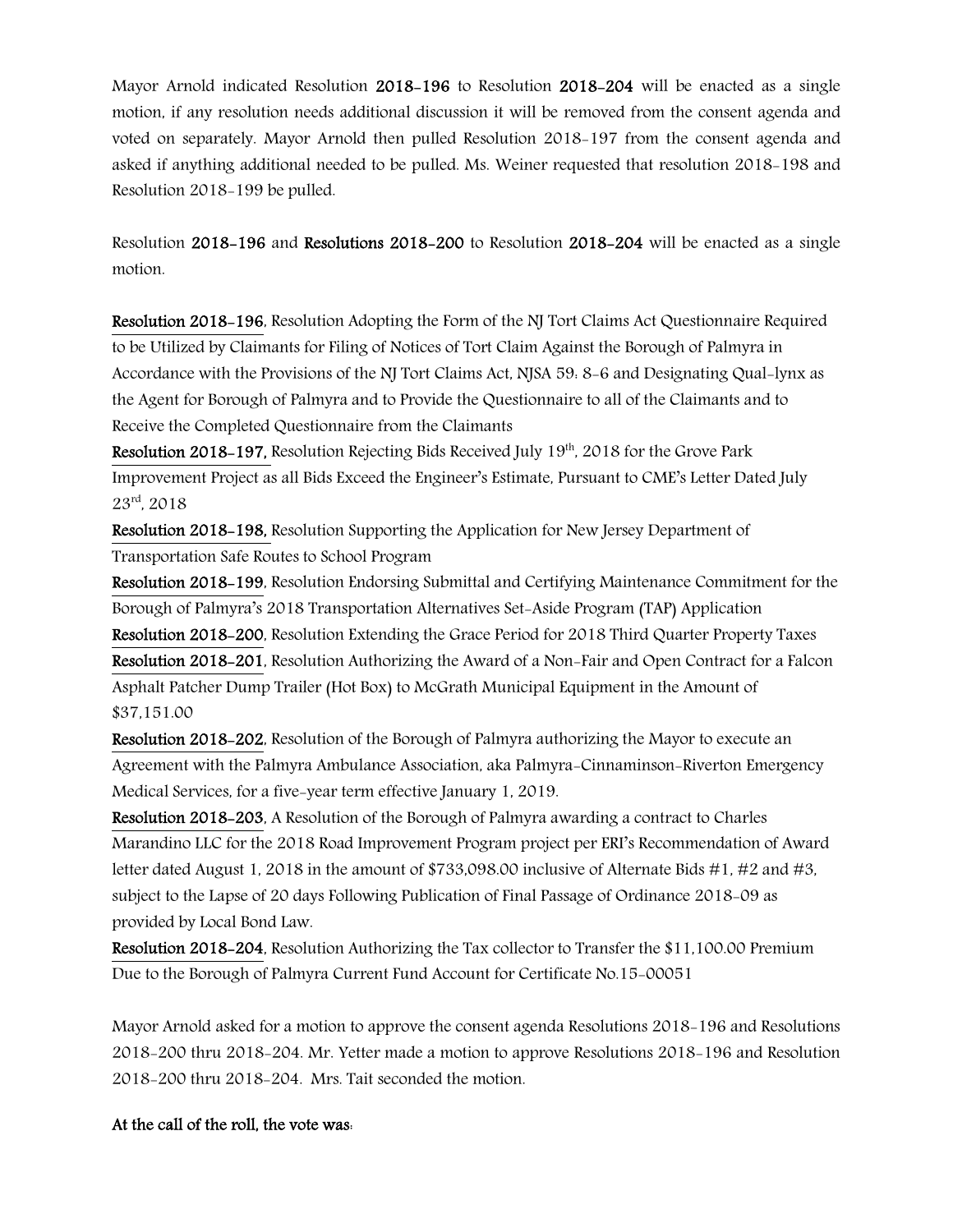## AYES: Mr. Allmond, Mrs. Tait, Ms. Weiner, Mr. Yetter NAYES: None ABSENT: Mr. Howard, President Russell Resolutions noted in motion were approved

Mayor Arnold then went back to Resolution 2018-197, Resolution Rejecting Bids Received July 19<sup>th</sup>, 2018 for the Grove Park Improvements Project as all bids exceed the Engineer's estimate, Pursuant to CME's letter Dated July 23rd, 2018.

Mr. Yetter indicated he hated to delay the project be he would like to look over the project and get the price lower than is bid. Mrs. Tait agreed. Ms. Weiner indicated she was comfortable with rejecting the bids. Mayor Arnold inquired what the impact was if the bids were rejected. Mr. Gural indicated the most significate is the delay to the project. Mr. Gural noted if a redesign is done, there will be additional costs. Mr. Gural noted given that lateness in the year and the meeting schedule a redesign would probably not get accomplished before the year of year. Mr. Gural indicated there is no impact with the Burlington County Municipal Park Development Program if they don't issue awards for another program this year. If they did and we are still in the design phase for this project, we may not qualify for the next round of funding because this project is still in the design phase. Mrs. Tait asked if the project was rebid but not redesigned would that speed up the process. Mr. Gural indicated yes. Mr. Gural stated if the design stays the same just the manner in which the project is bid changes whereby allowing us to take out various components and make them alternates, giving us more flexibility with the manner in which things are done and how much of the project is completed and when. Additional discussion was had regarding alternates and the manner in which things are completed in a contact with alternates. Mr. Gural stated if the governing body indicates they like the project the way it is design and do not want it redesigned then he will work on the technical aspects to get a bid that is hopefully more attractive and breaking up the rebid to give you more options. Mr. Gural again noted there are several accounts available for capital projects and we have about \$340,000.00 available in the capital improvement fund. Mr. Gural explained the capital improvement fund can be used for direct purchase of a capital improvement and can also be used for the 5% down payment which is necessary when capital ordinances are adopted. Mr. Gural also noted the capital fund balance or surplus is about \$180,000.00 and can also be used for direct purchase of capital improvement projects. Mr. Gural noted their recommendation was to take \$50,000.00 plus or minus from each of those accounts and fully fund the project as is. Additional discussion was had regarding bids, the bidding process and the current market conditions with contractors. Ms. Weiner started this project began before she was elected to council and somethings which concern her are the things which the grant is providing. Ms. Weiner stated the grant is giving \$115,000.00 but the things included are a bit much, for example a \$30,000.00 arch. Ms. Weiner indicated it is bad form to return money which was have already won however she could not justify \$300,000.00 for this park which does not even address the original structure of the bandshell. Ms. Weiner asked can we reject the bids and go back to the drawing board. Mrs. Tait stated then there will be additional engineers' costs. Mrs. Tait indicated why can't we rebid and sit back and pick and choose which items to complete, where by no additional engineers cost are incurred. Ms.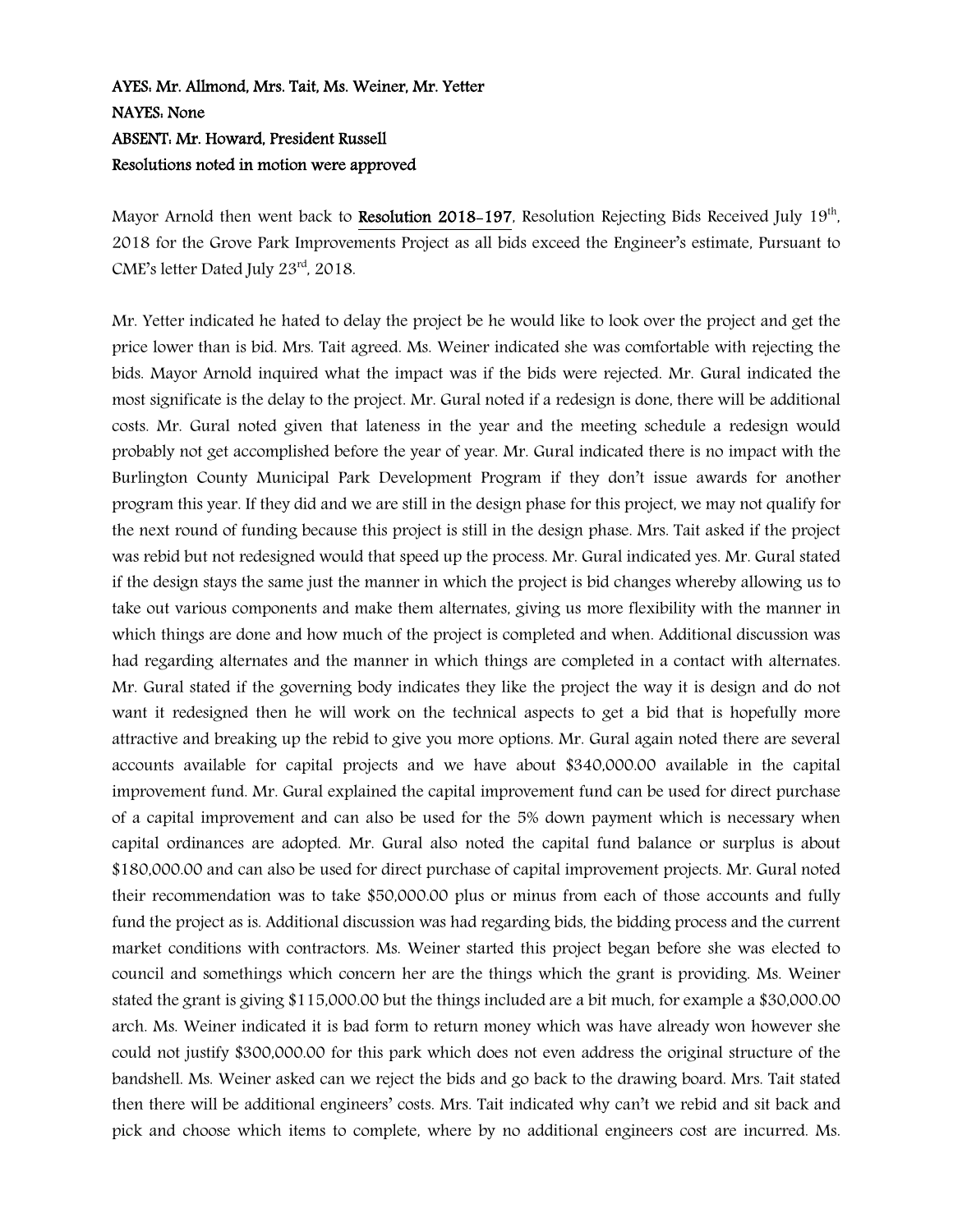Holloway inquired how the contracts are sent out, it appears the engineers and the contractors do not appear to be on the same page. Mrs. Holloway asked, how the engineer's cost estimate and the contractors bids be so far apart; the bids need to be completed item by item. Mayor Arnold indicated the bids were bided line by line. Mr. Gural noted if you reject, no other decision needs to be made tonight about how to proceed, just know it kicks the project further down the road and we have been working on it since 2016. Mr. Winckowski indicated in speaking with the contractors who bid the project, CME undervalued the cost of the PA system. Mayor Arnold inquired if the cost of the PA system is the difference in the cost estimate and the bids. Mr. Winckowski indicated it was the biggest factor. Mayor Arnold noted the PA system was not in the original scope of work for the project. Mayor Arnold asked how much money are we off from the bids. Mr. Gural noted \$102,000.00; \$97,000.00 is the shortage in funding for the bid as it was bid currently. Mayor Arnold asked Mr. Winckowski if they would be charging the Borough for the rebid. Mr. Winckowski indicated if the bids are rejected and the project is rebid in its current design and it does not have to be redesigned then the Borough will not be charged. Additional discussion was had regarding the contractors, the bidding process, the design, the process and the grant received.

Mr. Yetter made a motion to approve Resolution 2018-197.Ms. Weiner second the motion.

At the call of the roll, the vote was: AYES: Mr. Allmond, Mrs. Tait, Ms. Weiner, Mr. Yetter NAYES: None ABSENT: Mr. Howard, President Russell Resolutions 2018-197 was approved

Mayor Arnold then went back to Resolution 2018-198, Resolution Supporting the Application for New Jersey Department of Transportation Safe Routes to School Program

Ms. Weiner asked if approving this resolution means, approval of the bump out at the one area on Temple Blvd. Mr. Gural indicated yes. Ms. Weiner asked if we apply for the grant and we get it we would do the project at that intersection specifically even if the other Temple Blvd. project was not done. Mr. Gural indicated yes, the project will be designed with those bump outs.

Mr. Yetter made a motion to approve Resolution 2018-198. Mrs. Tait second the motion.

At the call of the roll, the vote was: AYES: Mr. Allmond, Mrs. Tait, Ms. Weiner, Mr. Yetter NAYES: None ABSENT: Mr. Howard, President Russell Resolutions 2018-198 was approved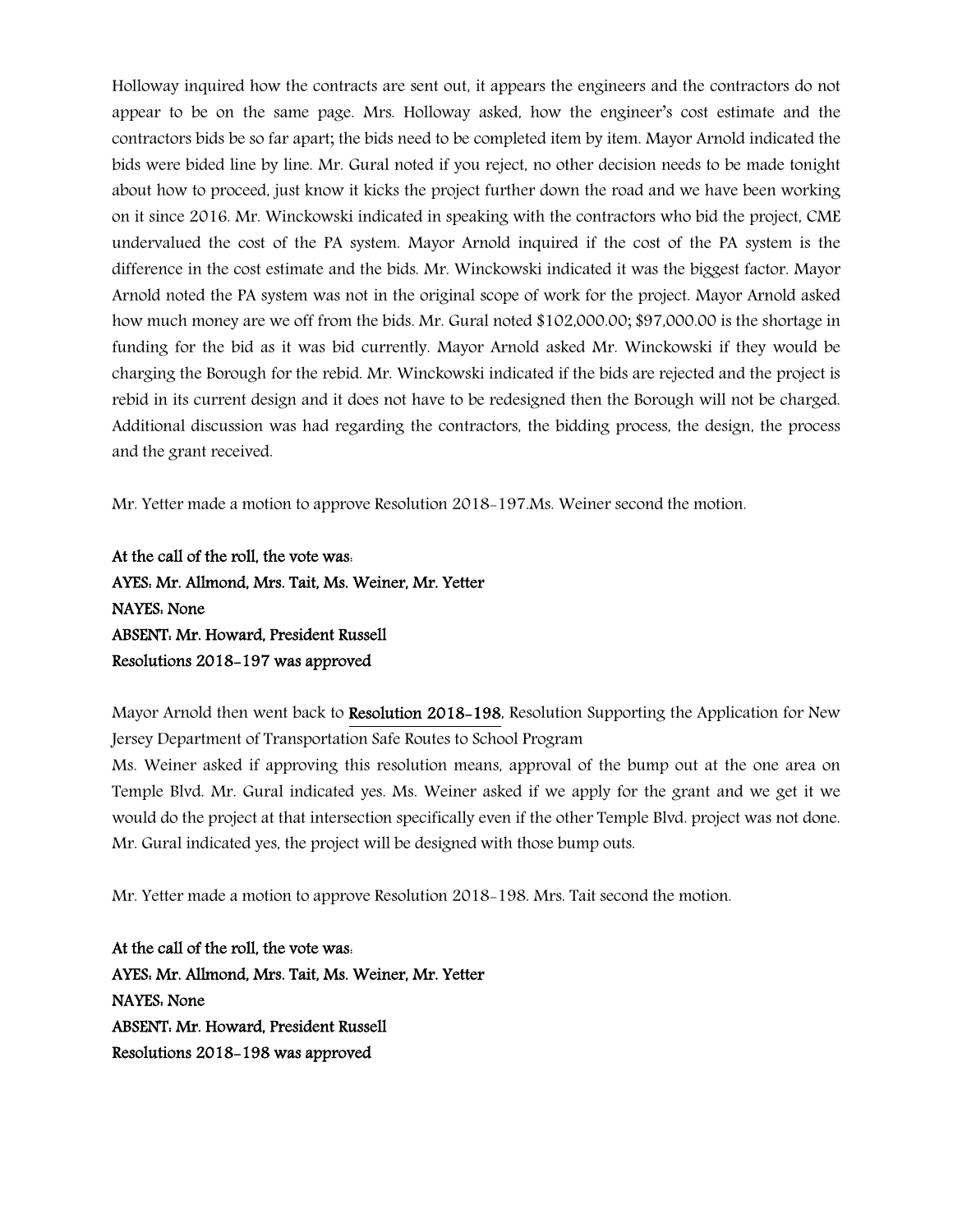Mayor Arnold then went back to Resolution 2018-199, Resolution Endorsing Submittal and Certifying Maintenance Commitment for the Borough of Palmyra's 2018 Transportation Alternatives Set-Aside Program (TAP) Application.

Ms. Weiner asked if the TAP Grant was for the Rain Garden/Park. Ms. Weiner stated we have had comments from the residents, being more interested in the "rain garden" but not the park with benches, lights etc. Ms. Weiner asked if this is approved then we approve the design which was presented. Mr. Gural stated what was presented was a draft and the design can be changed. Mr. Gural noted with the Tap Grant we are hoping to win \$371,000.00 dollars of which 271,000.00 will go towards drainage improvements and unless we built something very eloquent they are not going to fund it. Mr. Gural again noted the Tap Grant does not fund transportation projects they fund transportation related enhancements, like road drainage, landscaping and gateway projects. Additional discussion was had regarding the application, applying and changing the concept plan etc.

Mr. Yetter made a motion to approve Resolution 2018-199. Mrs. Tait second the motion.

At the call of the roll, the vote was: AYES: Mr. Allmond, Mrs. Tait, Mr. Yetter NAYES: Ms. Weiner ABSENT: Mr. Howard, President Russell Resolutions 2018-199 was approved

## DISCUSSION ITEMS

## NEW Business

Mayor Arnold stated the town wide Yard Sale is September  $8<sup>th</sup>$ , 2018 with a rain date of September  $9<sup>th</sup>$ , 2018.

Mr. Gural indicated there is no mechanism in place for vendors selling wares at the Summer Concerts. If we are going to allow vendors at the summer concerts then were have to follow the same procedures and policies in place. Mrs. Weiner inquired, what do you need from the vendor and application and insurance cert. Mr. Gural indicated yes.

Mr. Gural stated he forwarded to everyone Ms. Condo's recommendations. Mr. Gural stated ,what were are trying to eliminate is the signature requirement of the governing body, as it is kind of a moot point as the entire governing body votes on the bill list and once the bill list is approved we don't need any signatures. Collectively the governing body votes on the bill list, individually one of you is required to sign. Mr. Gural indicated the bills/vouchers would still be available for your review or comments and who be available for any of the governing body to review. Mr. Gural noted it would have to be done by way of an Ordinance change.

Mayor Arnold then appointed the members of the Green Team. The following were appointed to the

## Green Team:

Chairman Lewis Yetter Committee Members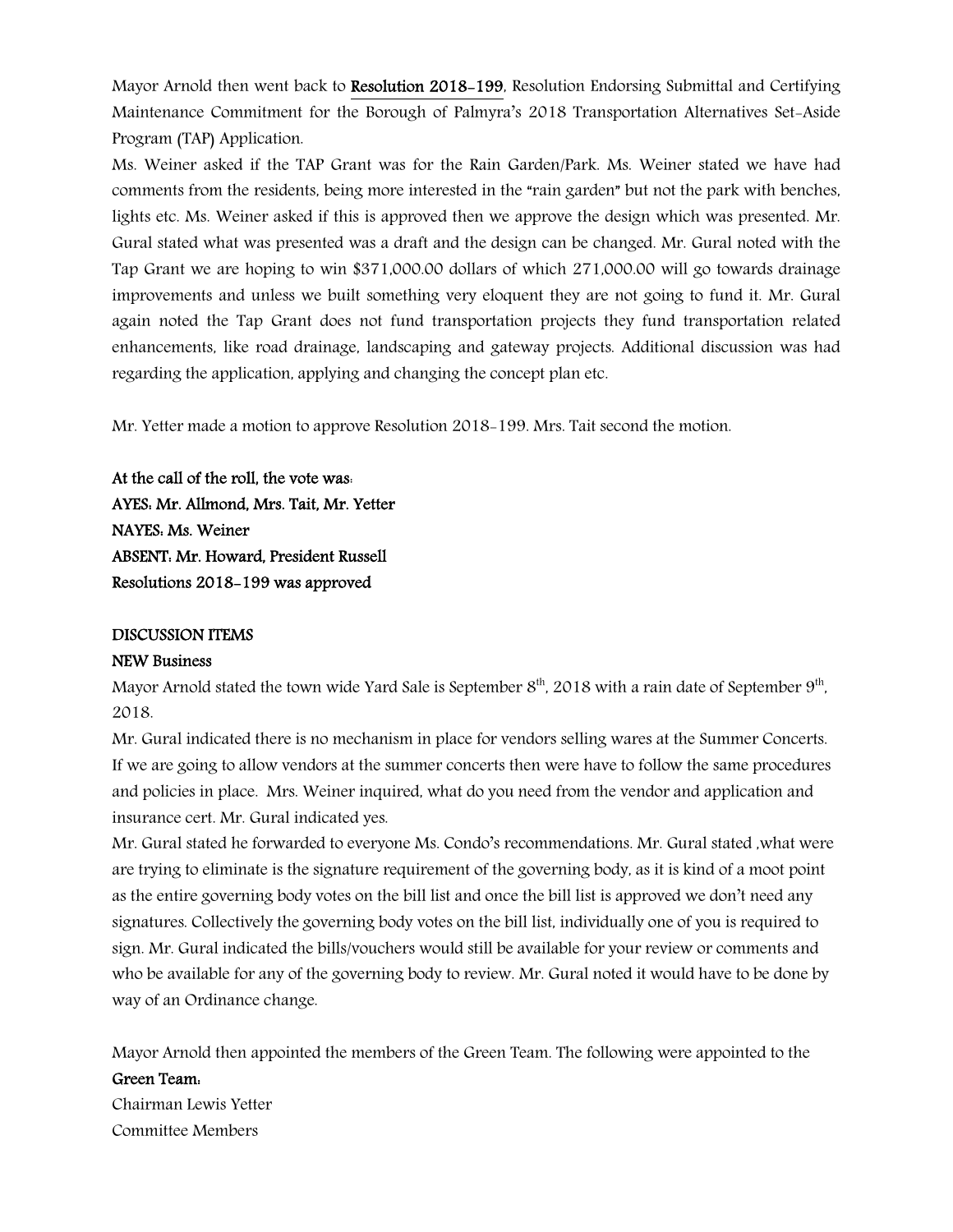Bernadette Russell, Mindie Weiner Citizen Members Loretta Kelly, Michael Cloud, Laura Cloud, Barbara Nowicki, Wendi Wence

Mr. Rosenberg indicated that there are laws in place which deals with the LOSAP program. Mr. Rosenberg noted there is not only our local Ordinance, but also the State Statute which indicates clearly the time frame in which contributions can be made. Mr. Rosenberg indicated he knows no way where by the expressed language can be avoided regarding the 30 day appeal process for the LOSAP contributions.

#### Old Business

Mayor Arnold noted we have already spoken about Grove Park/Band Shell Project and the 2018 Road Improvement Project for portions of Horace,  $2<sup>nd</sup>$ ,  $3<sup>rd</sup>$ , 4th, 5th, Leconey, Maple Berkley, and Filmore & Orchard Aves/Sts. Mrs. Tait stated she did not think we were doing the Independence Fire Co. No 1 parking lot. Mr. Gural noted we are not it was bid with the other project, so the Fire Company would know what the cost was and if they choose the can award it within the next 60 days. Mr. Gural indicated everyone has the most recent copy of the Sidewalk/ Outdoor Furniture Ordinance draft and the Outdoor Dining Ordinance draft, if you recall we decided to break them in two separate Ordinance so we could better address them. Mr. Gural noted tonight it on for discussion but it will have to be introduced and adopted as an Ordinance and a Land Used Board review is required. Mrs. Weiner asked does it indicate in the Ordinance who is responsible for maintaining ashtrays, trashcans, etc. as it would not be the Borough's responsibility. Ms. Weiner questioned under B, for placement. Mayor Arnold asked which Ordinance she was talking about. Ms. Weiner indicated Sidewalk/ Outdoor Furniture Ordinance regarding sidewalk furniture in the town center B under placement, Ms. Weiner noted the measurement from the edge of the door, but the three feet from the entrance to the business, is that ADA compliance. Ms. Weiner indicated she thought the ADA requirement was on the hinged side of the door. Mr. Gural stated the ADA is not on the hinged side it's on the lock side of the door. Discussion was had regarding the placement of tables and ADA compliance. A handicapped resident in the audience stated the ADA compliance has nothing to do with what is to the right or left of the door, it has to do with the entrance to the establishment as long as there is three feet in width to enter. Mr. Gural stated what we will do is review the ADA requirements and we will make it as least restrictive as possible. Mr. Rosenberg inquired does ADA require that the furniture be ADA assessable as well. Mayor Arnold inquired the height of the table. Resident responded just one table per establishment. Mr. Rosenberg indicated he is aware of lawsuits that are filed against establishments based upon failure to make the public facility handicap assessable. It may be wise to have a design professional to make sure that the Borough is in compliance with respect to its obligation regarding ADA compliance. Mr. Rosenberg noted this is the Borough's Ordinance and the Borough has responsibilities in this not just the establishment owner. Mayor Arnold indicated in section one there is a typo, where it says subbing it should be sitting. Mayor Arnold asked if the Burlington County Engineer was consulted. Mr. Gerkens indicated no. Mayor Arnold asked if it should be done as it is a county road. Was input obtained from the Chief of Police, Fire Marshall, Fire department, and EMS Department? Mr. Gerkens noted Ms. Kilmer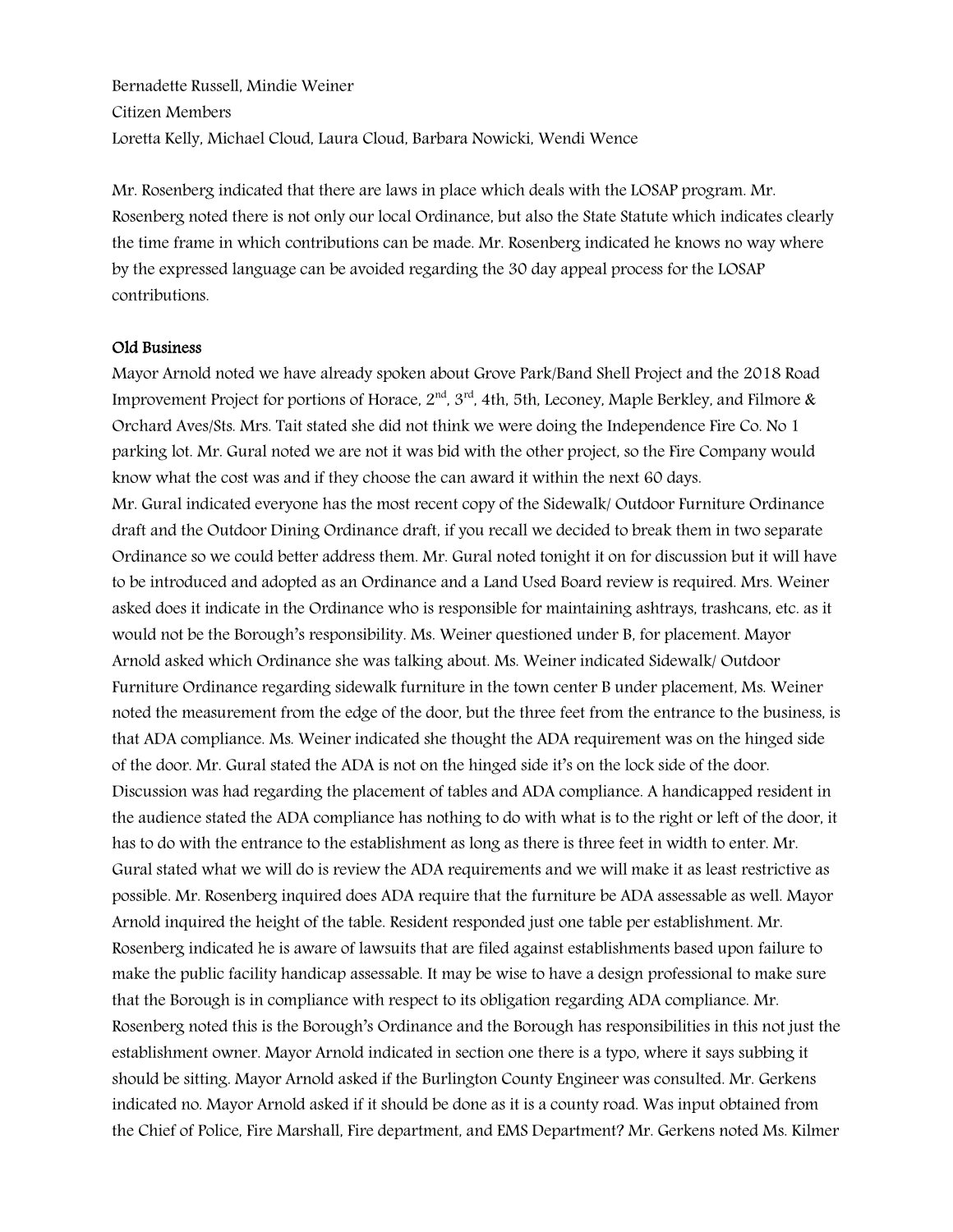did attend the meetings, but law enforcement nor EMS did. Was consideration given to the placement of the Knox boxes? Mr. Gural noted no. Ms. Weiner stated the benches would be outside and you are concerned that the bench would be in the way on the Knox box? Mayor Arnold noted yes. Mayor Arnold indicted there is nothing which address special events, would there be restrictions during those times for tables and chairs on the side walk as we are already restricted and there is increased foot traffic. Is there anything which address lighting or visibility of things out at night and are inspections going to be required for the furniture being supplied? Mr. Allmond asked if that wouldn't be addressed with the application. Mr. Gural noted no she would not be looking at the furniture or reviewing the size of furniture. Discussion was had regarding the furniture, what it is constructed of and what can be placed out and when it can be placed or if it can be placed out during special events, due to the public right of way. Mayor Arnold asked if the permit gets renewed or is it a onetime thing. Mr. Gural indicated its one time. Mayor Arnold asked if the placement of trash receptacles/ carts, recycling carts were taken into consideration when the placement of the furniture was considered. Ms. Weiner stated no. Does the owner of the building have the ability to deny the application or revoke it in a tenant situation? Ms. Weiner stated in the outdoor seating ordinance the owner must sign off on the application. Mr. Gural noted only the owner can apply for a variance and we are adopting an ordinance to keep the owner from having to apply for the variance. Mr. Rosenberg indicated for land use purposes you always need to consent of the owner of the property. Mr. Gural indicated the application should include with owners consent and should the signature should be added to the application. Mayor asked if there would be any additional insurance requirement. Mr. Gural stated no. Mayor Arnold asked who draws up the plot plan and are qualification required. Mr. Gural indicate no. Mayor Arnold inquired does the four ft. corridor need to be contiguous. Mr. Gural indicated yes because this is a public right of way. Mayor Arnold noted in section 5c it indicates that the benches may remain outside but only if they are securely attached. Mayor Arnold asked how they will be attached, they will be permitted to put anchors into the sidewalk? Mr. Gural noted yes. Mayor Arnold noted in 5f2 it describes the height and size of the lettering allowed on the benches, does that comply with what we already have for the existing benches in town. Mayor Arnold noted in 5h 2 it states no items may be attached or fixed to sidewalks that contradicts what were just discussed. Mayor Arnold noted that she is very concerned about the portion of the ordinance which reads: sidewalk furniture legally placed in the sidewalk by private parties may be reserved for the exclusive use of the business patrons of said party. Mayor indicated she is concern with enforcement and if they are not purchasing food but are a patron of the establishment then what. Does that open the Borough up potential lawsuits? Mr. Rosenberg agreed it could become an issue because it is in the public right of way. Discussion was had regarding what could potentially happen and Mr. Rosenberg suggest perhaps it should be deleted. Mayor Arnold stated section 7 emergency clause should be deleted also, all ordinances should go through the normal process.

Mayor Arnold noted some of the things she brought up apply to the Outdoor Dining Ordinance also. Mayor noted in section H it states change of ownership but it could be the tenant and not the owner. Also reads the fees must be current, does that included the sewer fees? Ms. Weiner noted the hours allowable for outdoor dining as stated indicate 11:00 am but she would like to see it changed to 8:00 or 9:00 am. Mr. Allmond stated he thought it was 9:00 am. Discussion was had however nothing was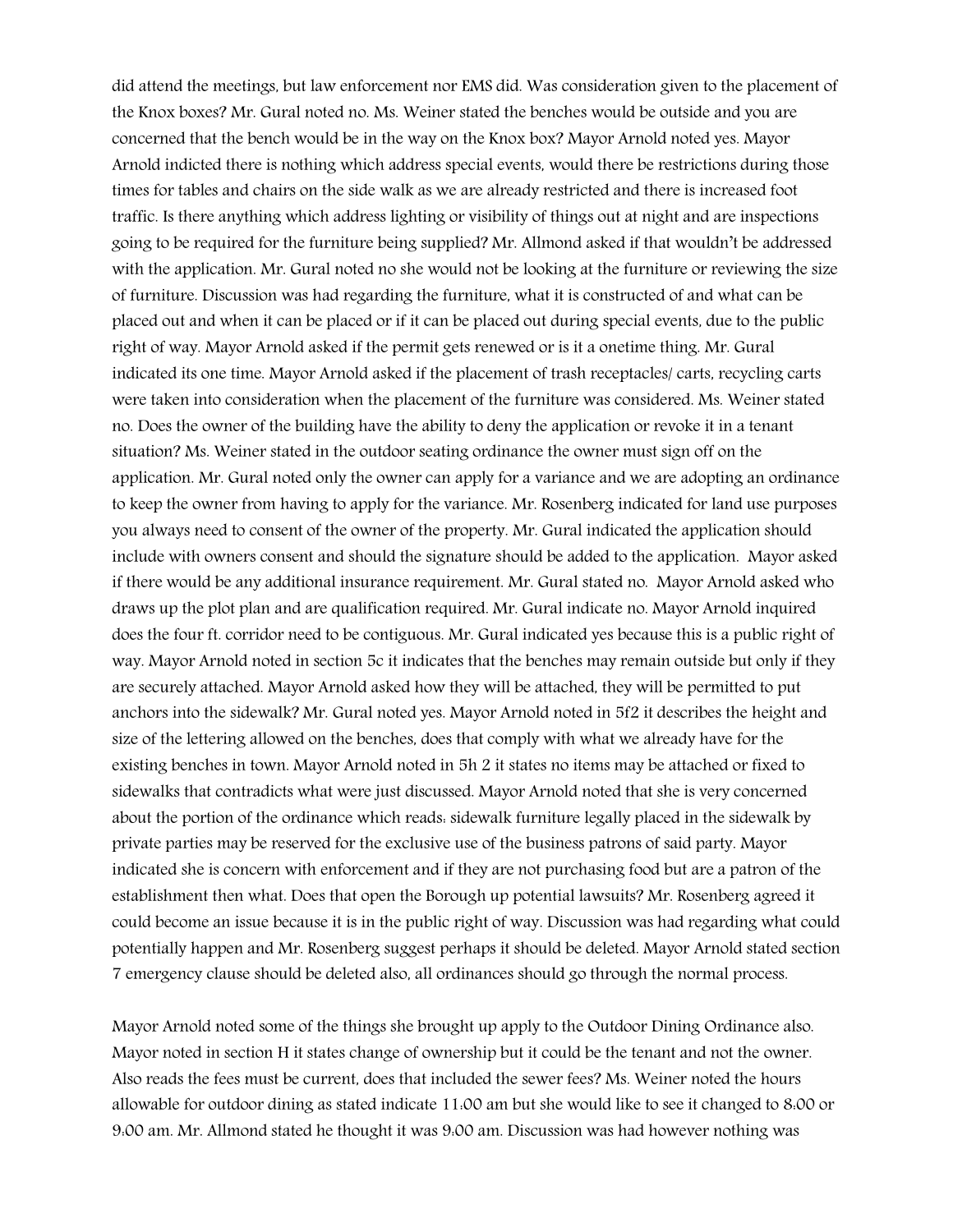decided. Mayor Arnold indicated in section R is there any idea say to where the tables and chairs etc. will be stored, and in section u is there an approximate number of tables and chairs each establishment can have. Mr. Weiner indicated they can only put so many depending upon the size of the sidewalk. Mayor Arnold inquired about the lighting and violations issued in the event of non-compliance. Mr. Gural indicated Mr. Gerkens will make the required changes send it back to committee and have it ready for introduction in two weeks.

Mr. Gural stated the Smoke-free and tobacco sales ordinance, we are still waiting for a response from the School Board with their comments. Mrs. Tait stated she would check on it when she attends their next meeting.

Mr. Gural stated we need to talk about the Vacant/Abandoned Property Ordinance in closed session. Mr. Rosenberg indicated he sent a copy of the proposed complaint and summons for 400 Arch Street to Mr. Winckowski and wanted to know if he had reviewed it. Mr. Winckowski indicated he would finish reviewing it and send him the originals. Mr. Rosenberg indicated and Mr. Gural confirmed a tentative date has been set for the public hearing for 400 Arch on September  $12<sup>th</sup>$ , 2018 at 10:00 am at Borough Hall.

Ms. Tait indicated she sent the committee comments regarding the Youth athletic groups and use of the fields to Mr. Gural who was going to send it to Michele to incorporate her thoughts. Mr. Gural stated there has been a lot going on and we have no updates currently. Mayor Arnold indicated we will place it back on the agenda for next meeting. Mr. Gural indicated in October if that is ok with council. Council agreed, as it will not go into effect until January of 2019.

Ms. Weiner handed out streetscape plans and pictures of the various types of snowflakes for the winter light display in the business area/ town center of Broad Street and Cinnaminson Avenue. Ms. Weiner explained the diagrams, how many poles are in the area, how many they wished to illuminate and pricing of the various lights. Ms. Weiner indicated there are 32 lights in the area and the committee is currently looking at lighting 22 poles. They was discussion regarding the cost, the other decorations which are placed on Broad Street which the Borough currently owns, and the company which currently puts up, takes down and stores the lights currently. Ms. Weiner indicated the company is Raleigh's and the hope is to utilize them to purchase, install, take down and store this lights as well. Ms. Weiner indicated the cost for the 22 lights is about \$9,500.00 and the cost to store, install and take down is about \$70.00 per unit making the cost about \$1,600.00 annually. Ms. Weiner also noted that the committee wished to purchase 24 to 36 inch bows for the remaining poles all the way down Broad Street to Rt. 73 and also from Broad Street all the way down Market Street to the bridge where the decorative poles end. Ms. Weiner stated installing the bows and utilizing the rope lighting on those poles as well. Some discussion was had regarding permission from PSE & G to place the lights on the poles. Mr. Yetter stated perhaps we should wait for full council to be in attendance so everyone can voice their opinion. Mayor Arnold stated the map which was handed out shows some poles are missing lights, there is no pattern and she felt that if one was done should be done throughout. Ms. Weiner stated she is asking for lighting for 22 poles at a cost of \$9,504.00 plus \$100.00 per bow for 23 poles on Market Street and the 13 poles from Delaware Avenue to Rt. 73 on Broad Street indicated all 36 poles would cost \$2,560.00. Mayor Arnold asked if there were specs for the snowflakes indicating the weight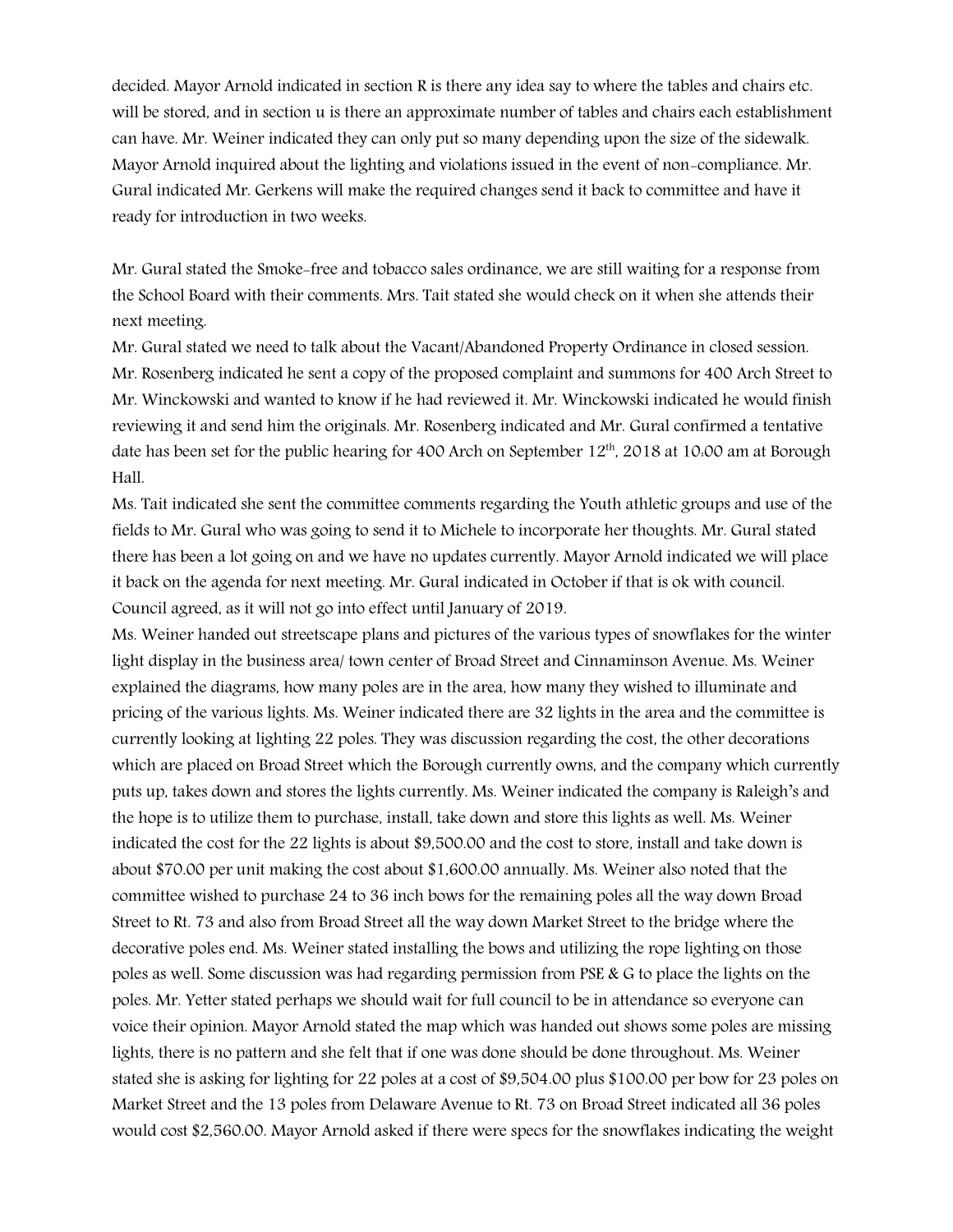and the dimensions. Ms. Weiner indicated she did not have them yet, however she went with a 4 ft. presidential snowflake. Some additional discussion was had regarding the cost for the electric to light the snowflakes.

Mrs. Weiner made a motion to approve the purchase of 22 snowflakes in an amount not to exceed \$10,000.00 for the Borough's winter display of lights. Mrs. Tait second the motion.

## At the call of the roll, the vote was: AYES: Mr. Allmond, Mrs. Tait, Ms. Weiner, Mr. Yetter NAYES: none

Mr. Gural indicated the old ladder truck did not sell on Govdeals.com as hoped. Mr. Gural stated the representative from the company which manufactured that truck and is aware that we are purchasing a new truck spoke with a client of theirs and expressed an interest in purchasing it from us directly. The representative called earlier today and indicated they would pay \$10,000.00 for the ladder truck, Mr. Gural indicated that was just not acceptable. Mr. Gural indicated the truck is worth considerably more than that and we should put it back on govdeal.com.

Mayor Arnold stated we have already spoken about the PCR EMS Agreement

Mr. Gural stated a sewer increase is eminent. He indicated he would know more after the current billing was complete, and would report back. Mr. Gural noted we would try to adopt by the end of this year for implementation next year.

## ADMINISTRATOR'S REPORT

Mr. Gural noted the referendum for earlier hours for Sunday sales of alcoholic beverages has been submitted to the County Clerk and will appear on the ballot in November.

Mr. Gural noted the LUB Community Planning Survey is now posted on our website and we have received 84 responses thus far which breaks down currently to 42 pages on very interesting information. Mr. Gural indicated he would forward the information to the governing body when he forwards it to the Land Use Board.

Mr. Gural stated the County did give us the Tax Rate which is posted on our website and the tax bills will be going out shortly.

Mr. Gural stated included in you packet is various information regarding the NJ Paid Sick Leave Act, which was signed into law by the Governor, and goes into effect in last October. Mr. Gural indicated there is some language in the law which allows us to use paid time off, which is already offered to employees, provided it can be used in accordance with the act, sick time. We may not be required to give additional time. Mr. Gural explained the possibility of re-purposing the time already allotted to employees. Mr. Gural explained there are a lot of decisions which will have to be made by the governing body regarding this issue in the future.

Mr. Gural noted we do have one employee Mike Lunemann would was rice noticed and elected to have that discussion held in executive session.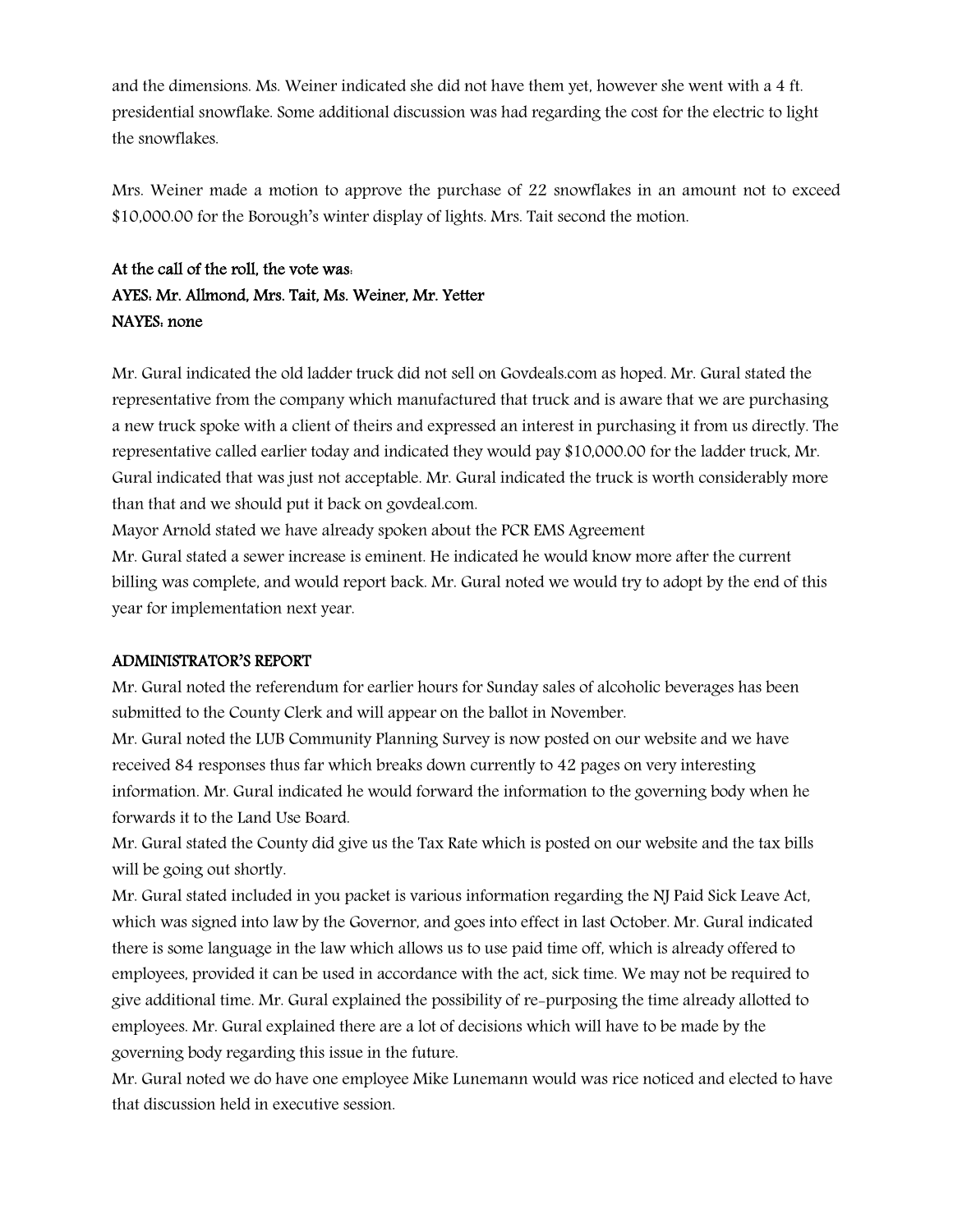Mayor Arnold indicated this is a reminder if you plan on attending the NJLM Conference November please let Ms. Jackson know so arrangements can be made. It is held November 13–15<sup>th</sup>, 2018 in Atlantic City, NJ.

#### COMMITTEE REPORTS

No committee reports were given, however Mr. Allmond asked if anyone has anything for the newsletter please send it to him.

## 2<sup>nd</sup> PUBLIC COMMENT

Mayor Arnold then asked for a motion to open the Public Portion. Mr. Allmond made a motion to open the public portion for comments. Mr. Yetter second the motion

## All members present voted in favor of the motion

Mr. Fratto- Broad Street- Mr. Fratto thanked council for approving the new decorations, and indicated the businesses will appreciate it greatly. There was discussion regarding the cost of lighting and approvals to put lights on the polls. Mr. Fratto stated the LED lighting will reduce the cost of the lighting. Ms. Weiner indicated there is a one page form which needs to be completed for PSE&G requesting approval to put lights on the lamp poles. Mr. Fratto also thanked council for the work they are putting in on the outdoor dining and seating.

Ms. Rix – Harbour Drive – Mrs. Rix inquired if someone gets hurt on the table and chairs which are setup in the right of way, is the Borough responsible. Ms. Weiner indicated it would be the responsibility of the homeowner or establishment who put them in place.

Mr. Rader – Harbour Drive– Mr. Rader inquired since the last council meeting has there been any contact between the majority of Council members and the Ethics Attorney. Ms. Weiner and Mrs. Tait indicated not ask far as they knew. Mr. Rader indicated we are now at 42 calendar days since Council decided to hire this Ethic attorney and we still have no answers. Mrs. Tait indicated we are still waiting for information from the attorney as it takes time for them to gather the information and do their interviews and come back to council with their findings. Ms. Weiner stated when we know, you will know. Some discussion ensued regarding what the charges are, how long it would take to receive the report from the Attorney, when it would be made public and if apologies would be issued. Mr. Rosenberg indicated that he had review the contract from the Ethic Attorney and indicated it is in the stages of being signed by all parties.

**Mr. Bill – Broad Street –** Mr. Bill indicated they were asked to come tonight regarding the outdoor seating. He indicated they have been trying to get this passed for about 14 years. Mr. Bill indicated he goes to various other towns which have outdoor seating and it's very nice. He indicated tonight he heard people talking about getting hurt; yes, the proprietor has to make sure that things are safe their insurance has to cover things of that sort. Mr. Bill indicated when tables and chairs were put out by the Barista and Mama's cookies they were very tasteful as was Mr. Andre's bench in front of the barber shop. Mr. Bill indicated the sign ordinance also need to be addressed. Mayor Arnold stated President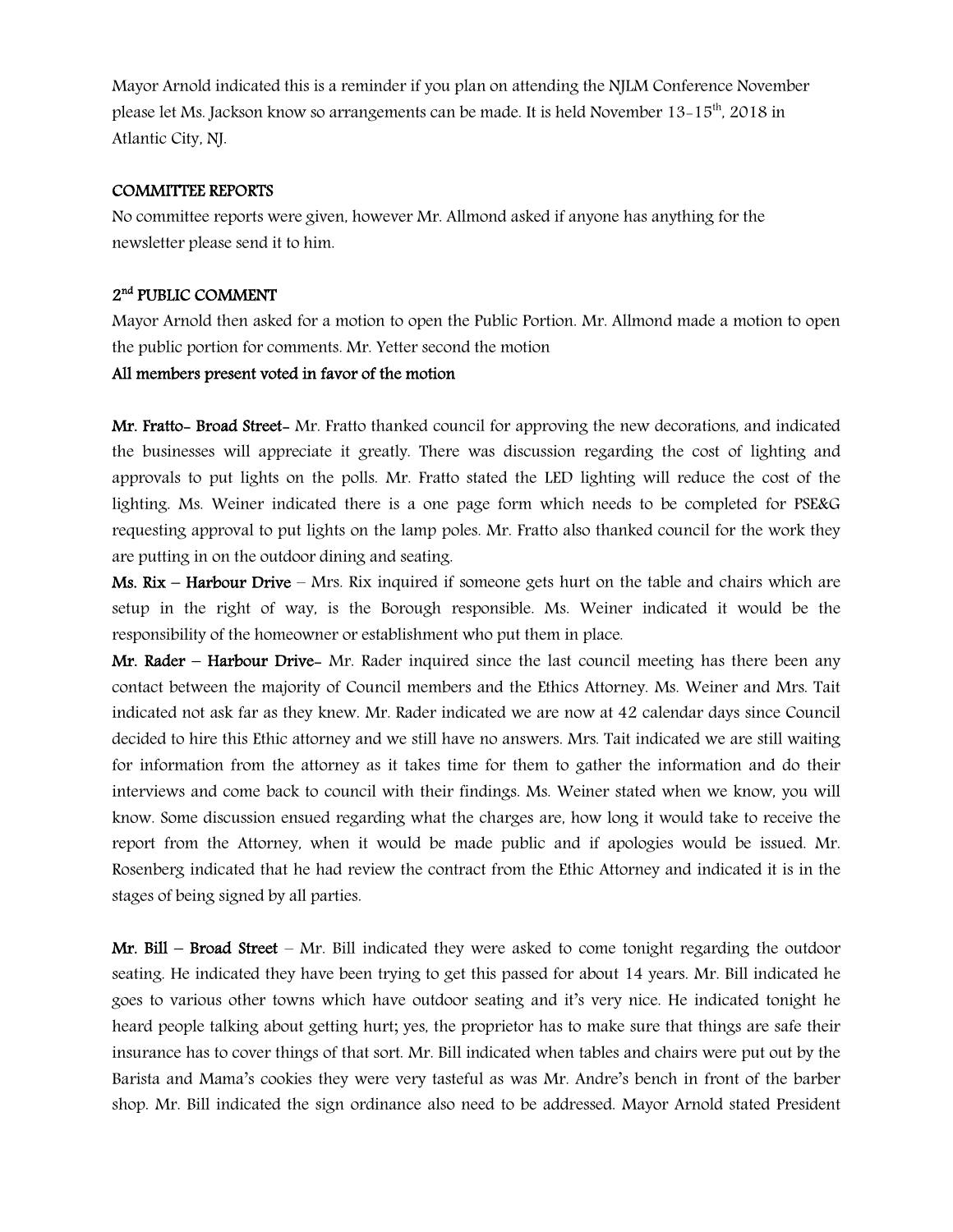Russell is currently working on the sign ordinance. Mayor Arnold also noted the changes discussed tonight will be looked into, made and brought back before council at the next meeting.

Mr. Schwering – Broad Street – Mr. Schwering stated he felt encouraged regarding the outdoor seating and dining ordinances, as the changes Mayor Arnold mentioned tonight will be address and working into those ordinances. Mr. Schwering indicated these changes have been going on for a long time however anything that council can do to foster the creativity and growth of the businesses is important. Mr. Schwering noted it is not easy for a new business to come here and possibly a new business packet, which indicates all the things required, should be looked into. Mr. Schwering indicated time was spent on creating an ordinance to not allow pet stores to sell puppy mill animals, that's ok however we don't have a pet store and that time and effort could have been put into something which was more relevant to the business we.

Mr. Smith – Van Sant Drive- Mr. Smith stated he appreciated the discussion regarding the tables and chairs and how that is going to make Palmyra "wonderful", it's not going to help. There are a lot of other issues in town, did anyone notice the trash which was sitting out there since Friday. The trash cans on Cinnaminson Avenue which have been there for the past three months and which was brought up at the last meeting are still there, they never moved. Broad Street and Cinnaminson Avenue are the entry points to our town and they look bad. Mr. Smith indicated the tables and chairs are nice but we have bigger issues. Mr. Smith stated you should slow up on spending the taxpayer's money.

Mr. McElwee – Columbia Avenue – Mr. McElwee stated this meeting was out of hand. All the open talk when it was not permitted should have been stopped. Mr. McElwee indicated he received some calls regarding the sprinkler system at the War Memorial, however that was setup by Public works and its working just fine, it does not need to be changed. Mr. McElwee stated someone placed the information regarding those collecting Flags for the Beverly National Cemetery on the website and he wanted to thank them. Mr. Gural indicated he posted it about a month ago and indicated there are flags which have been donated at Borough Hall. Mr. McElwee inquired about the homes being built by Habit for Humanity on Arch and Front Street. Mayor Arnold indicated she was not aware of the time line for the Veteran applications be she would look into it and get back to him. Mr. McElwee indicated the War Memorial is over thirty years old and parts of it are deteriorating and it is beyond our financial means to do some of the improvements which need to be done. Mr. McElwee asked if it would be possible for Mr. Gerkens to look around to see if there is a grant which could help the War Memorial with repairs. Mr. Gural indicated he would make note of it and when the Burlington County Municipal Park Development Program opens we will look into it.

No one else from the public wishing to be heard, Mr. Yetter made a motion to close the public portion, Mrs. Tait second the motion.

All members present voted in favor of the motion.

## MAYOR AND COUNCIL COMMENTS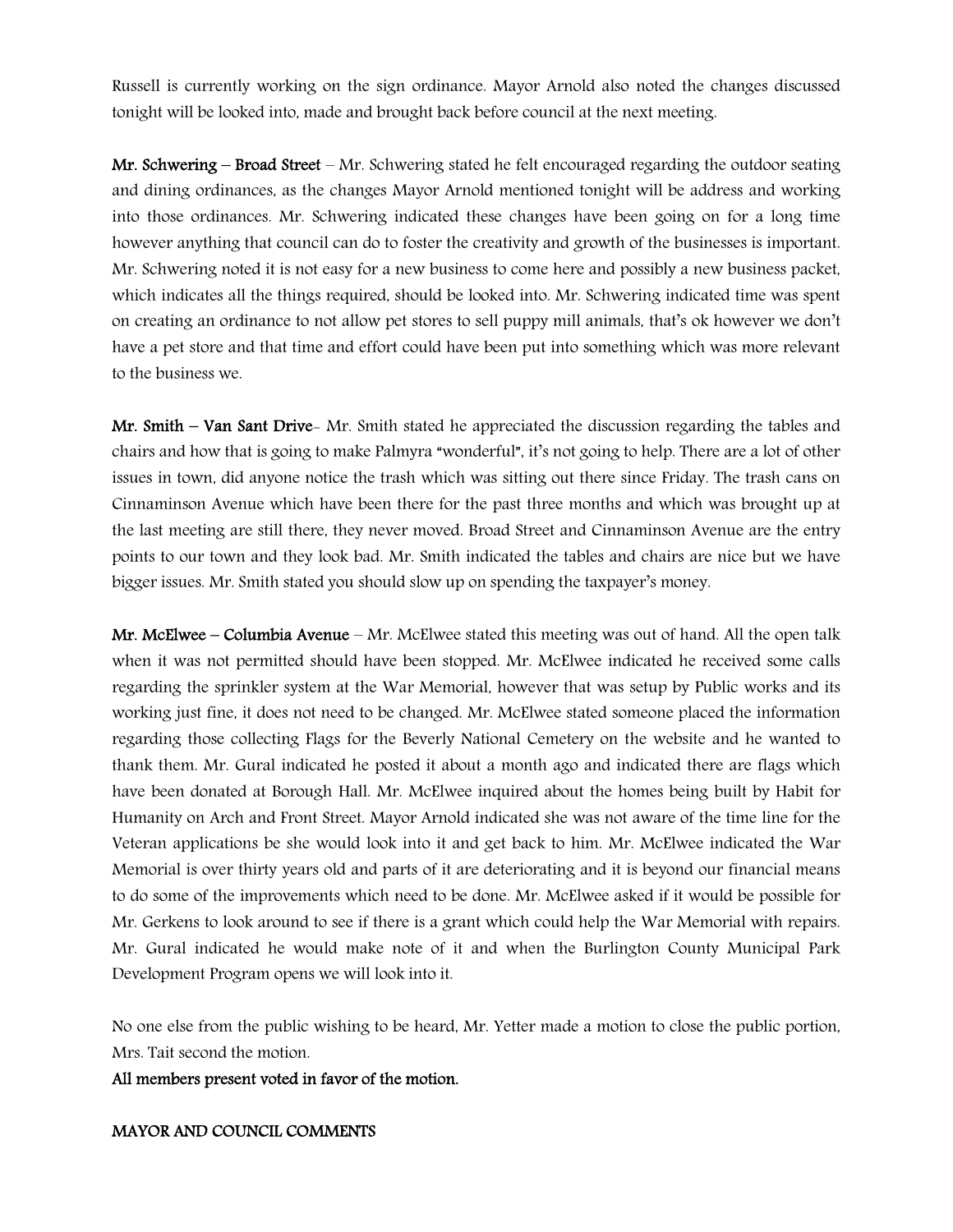Brandon Allmond had no comment

Gina Tait had no comment.

Lewis Yetter had no comment

Ms. Weiner inquired if someone could go down to the Riverfront Park and look into the dying shrubs and trees. Mr. Gural indicated we are in the process of investigating it currently.

Mayor Arnold had no comment

Mr. Rosenberg indicated there are some issues which we need to discuss in closed session however given the lateness of the hour is it possible we can defer this until the next meeting. Mayor Arnold agreed however indicated we have rice notice which we must address.

Mayor Arnold asked for a motion to approve Resolution 2018-205. Mr. Yetter made a motion to approve Resolution 2018-205, Resolution Excluding the Public from Certain Meetings pursuant to section 89 of the Open Public Meeting Act C. 231 P.L. 1975 regarding Personnel . Mr. Allmond second the motion.

At the call of the roll, the vote was:

## AYES: Mr. Allmond, Mrs. Tait, Ms. Weiner, Mr. Yetter NAYES: None

Resolution 2018-205 is approved

Borough Council went into closed session at 11:55 pm Closed Session

Borough Council returned from closed session at 12:06 AM

Mrs. Tait made a motion to open to the public. Mr. Yetter second the motion.

## At the call of the roll, the vote was: All voted in favor

Mrs. Tait made a motion to approve Resolutions 2018-206, Resolution appointing Michael Lunemann to the position of Mechanical Subcode in addition to his existing duties at a rate of \$30.00 per hour not to exceed 28 hours per week effective August 20<sup>th</sup>, 2018. Mr. Yetter second the motion.

Ms. Weiner asked why we are paying the additional \$5.00 on the other duties.

Mr. Gural noted Mike currently works part time, he will remain part-time by not extending his time in the office he will just take on the additional responsibilities to be done during the same period when he is already present so he will not exceed the 28 hours.

Me. Weiner indicated she was not ready to make a decision.

Mrs. Tait noted she was willing to do it and we should vote.